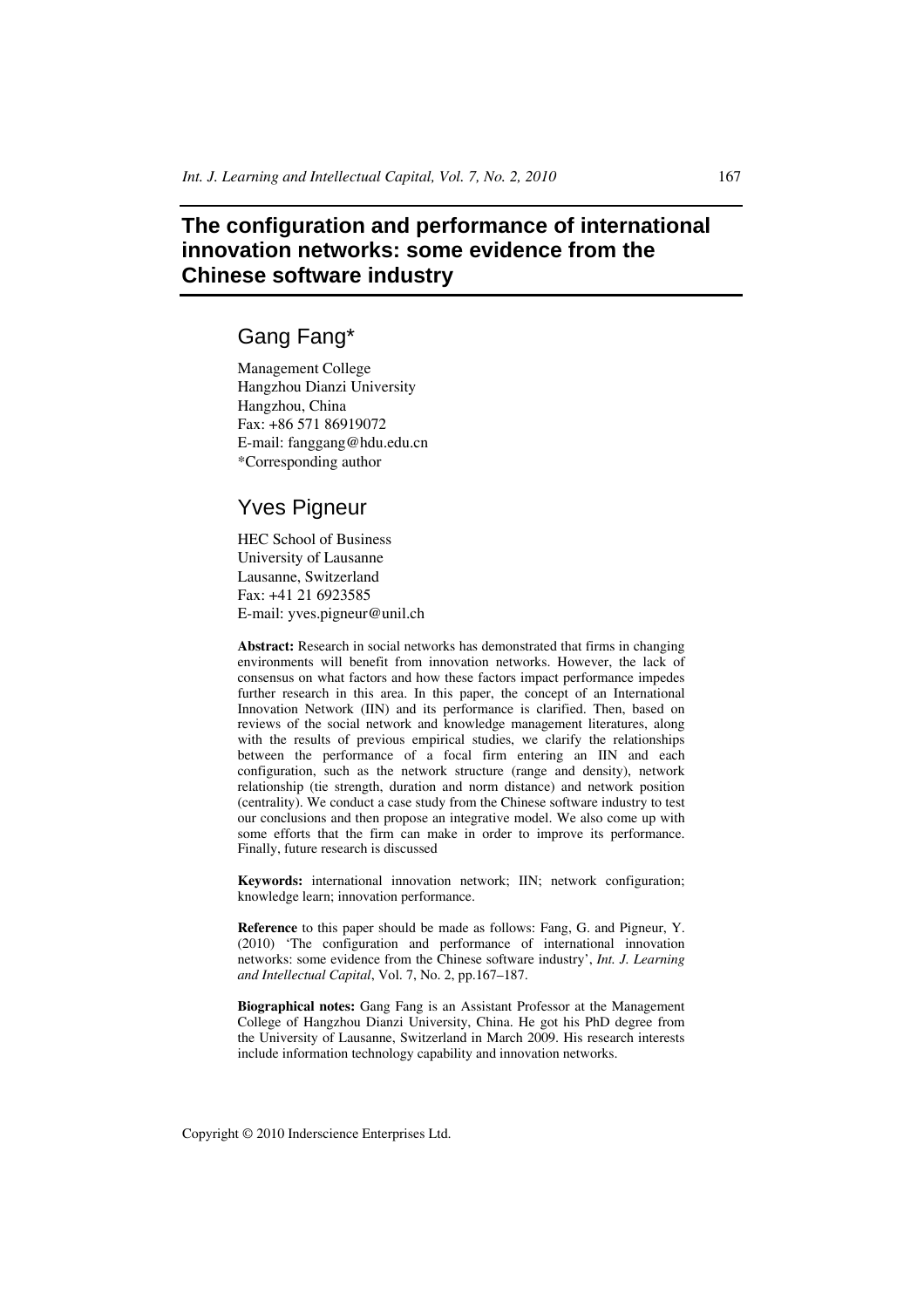Yves Pigneur is a Professor of Information Systems at the HEC School of Business of the University of Lausanne ([UNIL](http://www.unil.ch/)), Switzerland. He was a Visiting Professor in the IS Department of Georgia State University (USA) and the Hong Kong University of Science and Technology in 1994. In 2004, he was a Visiting Professor in the IS Department of the University of British Columbia in Vancouver, Canada. His interests cover information systems design, requirements engineering, management of information technology and e-business.

#### **1 Introduction**

Many researchers have suggested that knowledge is the principal source of competitive advantage. Globalisation and other rapid changes in markets and technologies increasingly require firms to acquire and generate new knowledge in order to remain competitive.

However, knowledge transfer is not easy across firm boundaries (Singh, 2005). Consensus has grown in the literature that innovation networks form an efficient mechanism to effectuate the potential for learning and innovation across firms (Uzzi, 1997; Gilsing and Nooteboom, 2005). Recently, the growing demand for knowledge has further initiated the creation of a new global innovation ecosystem called the international innovation network (Zander, 2002). International Innovation Networks (IINs) help firms identify and capture global collaborative opportunities; search and utilise external knowledge, information and ideas worldwide; and improve innovation success through cooperation with partners.

According to the previous studies on social network theory, the configurations of an innovation network, such as the network structure (Reagans *et al*., 2004; Walker *et al*., 1997), network relationship (Gilsing and Nooteboom, 2005; Reagans and McEvily, 2003) and network position that the focal firm occupies (Tsai, 2001; Bell, 2005; Salman and Saives, 2005) are all crucial factors that will impact the performance of the focal firm when it enters the innovation network. The firms need special capabilities to build an advantageous innovation network or improve the configuration of an existing one so as to enjoy high innovation success through it. The antecedent of these efforts is to understand clearly what the network structure, relationship and position are and how they influence the performance of the focal firm entering an IIN. However, although prior studies have provided some foundation to understand these issues, our knowledge remains underdeveloped and unsystematic.

The purpose of this paper is to build an integrative model of the IIN. Firstly, the concept of an IIN and its performance is clarified. Then we identify the crucial factors which affect the performance of the focal firm involved in an IIN. We conduct a case study from the Chinese software industry to test our conclusions. Finally, an integrative model of the IIN and its performance is developed. The contribution of this paper is that it enables the integration of different researches within the social network area and expands them into the international context. The paper is also unique in coming up with a network pattern from which the focal firm can obtain benefits, mostly when it participates in an IIN.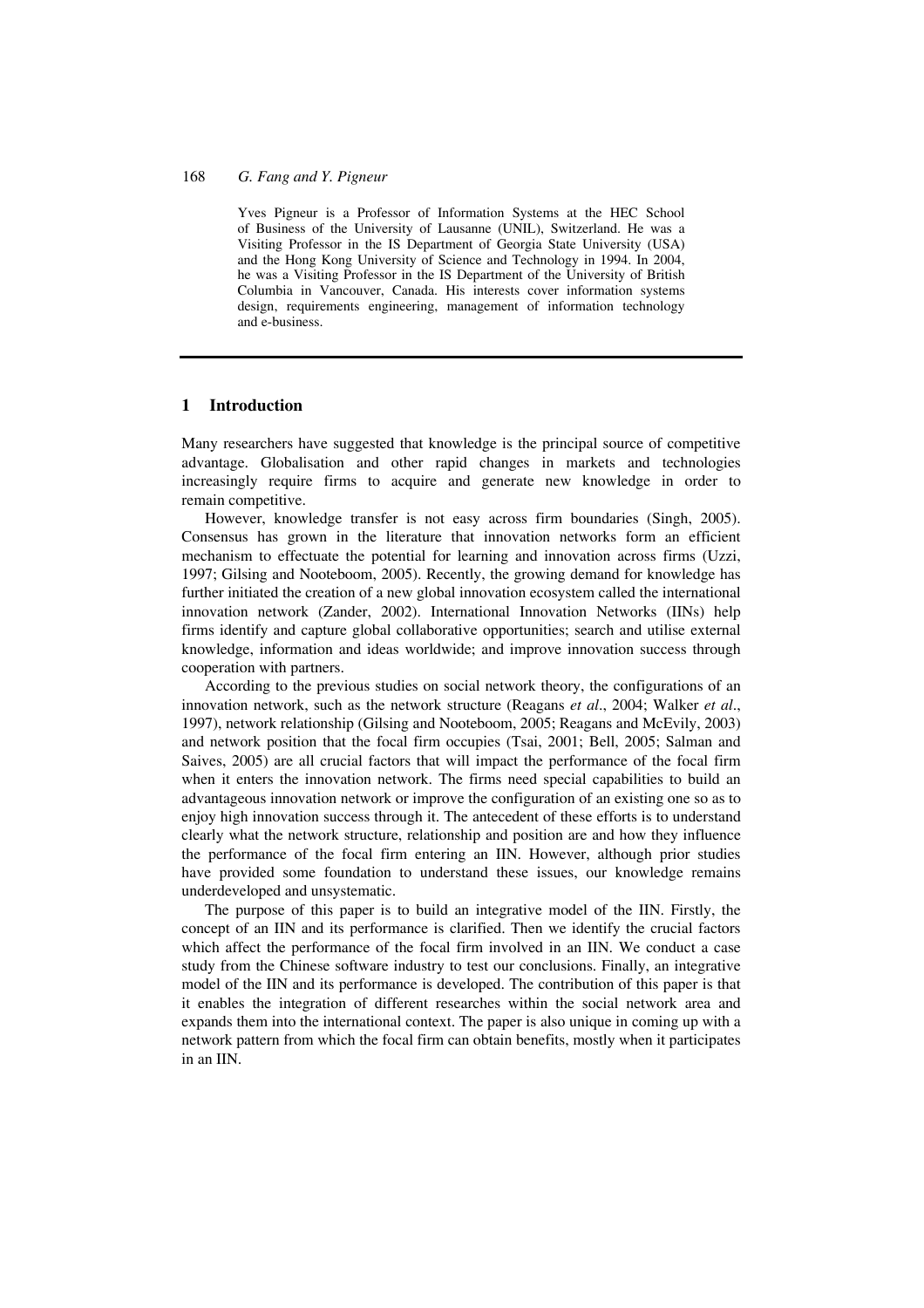## **2 Concept of the international innovation network**

In the era of globalisation, international competition is increasingly viewed as taking place at the level of organisational networks rather than at the level of the individual organisation. Learning knowledge and capabilities from network partners is the main purpose of firms' involvement in IINs (Kale *et al*., 2000).

Social network theory was originally proposed to describe the relationships among individuals. Some researchers used this theory to analyse and study the mechanism of knowledge transfer or knowledge diffusion among people (*e.g.*, Obstfeld, 2002; Reagans and McEvily, 2003; Singh, 2005). Recently, there have also emerged some studies which focused on the cooperational innovation between organiations using this theory (Uzzi, 1997; Bell, 2005; Gilsing and Nooteboom, 2005; Salman and Saives, 2005). Due to the increased amount and complexity of knowledge, no single firm can afford to innovate continually and to develop world-class competencies in all the different fields. Also, firms which want to do business in international markets will suffer from lack of knowledge of the local market when they enter a new country. Firms therefore try to find cooperative partners globally to form IINs, the benefits of which include:

- more opportunities to access the latest technical breakthroughs and new insights to problems (Ahuja, 2000)
- learning and internalising new technologies, know-how and physical assets beyond firm and country boundaries
- sharing risk or uncertainty with their partners (Bleeke and Ernst, 1991).

Unfortunately, there is little consensus in the literature on the definition of IIN. As a network originally meant a complex, interconnected group or system, DeBresson and Amesse (1991) regarded innovation networks simply as innovating companies working together. Van Aken and Weggeman (2000) argued that the innovation network is a system of autonomous and legally equal organisations connected by select and persistent business relations to deal with product or process innovation or both. Drawing on this argument, the IIN is defined in this study as a system of autonomous and legally equal organisations connected globally by select, formal and persistent relations to share information, transfer knowledge, or innovate cooperatively. According to this definition, IIN is an institutional arrangement of partners from different countries to cope with systemic innovation (Freeman, 1991). The forms of IIN include joint ventures, licensing arrangements, management contracts, subcontracting, research associations and other formal forms of international cooperation on innovation.

Another important issue in IINs is the performance of the entering firm and how to measure it. The most important performance criterion of the firm entering an IIN is the amount of knowledge learned from its partners, so some researchers in the social network area have used the learning achieved (Kale *et al*., 2000), knowledge shared with each other (Tsai, 2002), or the receipt of useful knowledge (Levin and Cross, 2004) to measure the performance. Meanwhile, more researchers have measured the performance of a firm entering an innovation network by innovation output or innovation success. For example, Owen-Smith and Powell (2004) and Salman and Saives (2005) used the number of patents or licences owned by the focal firm, Ahuja (2000) used the number of successful patent applications and Tsai (2001) used the number of new products introduced to empirically test the relationship between some configurations of innovation network and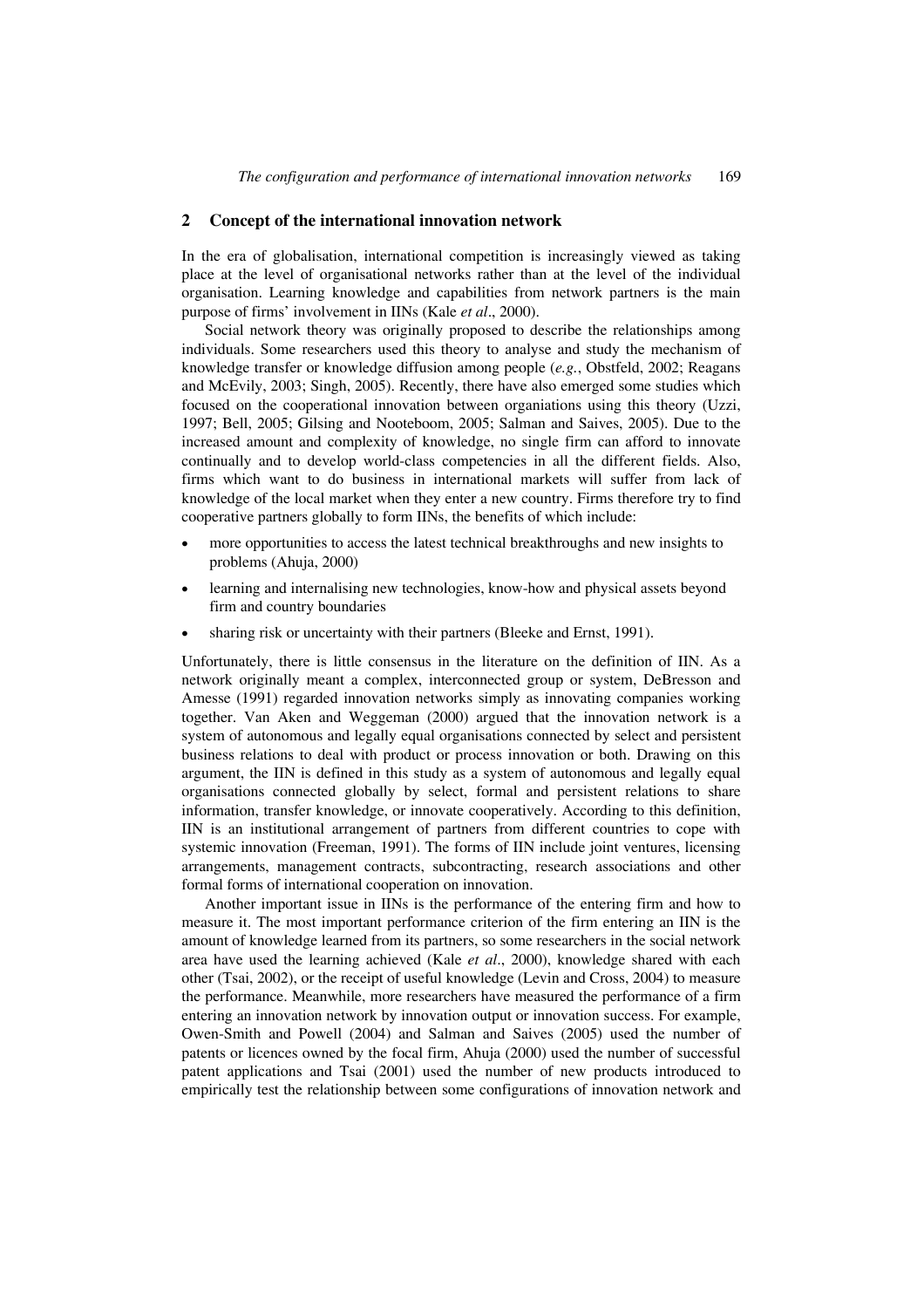its performance. The performance of focal firm within IIN in this study comprises both measures: the amount of knowledge gained from partners and the firms' innovation output. In our opinion, this definition of performance would reflect the goal of IINs more appropriately.

#### **3 The configuration of an IIN**

Most researchers in the area of social networks paid attention mainly to some configurations of the innovation network to explain the effective knowledge transfer within networked partners or the performance of the focal firm. In addition, the knowledge management literature also contributes ideas about the properties of knowledge and the mechanism of knowledge transfer between senders and recipients. Relevant empirical studies from these areas are briefly highlighted in Table 1, which summarises and classifies the constructs used in each research study by network configuration, level of analysis and the main findings.

The table, which includes the main recent empirical researches in the area of social networks in innovation networks, indicates that though the points of view of scholars have not entirely reached a consensus, researchers have tried to find out how the configurations of a network impact the performance of the entering firm. Among these configurations, we can identify and integrate three, to which researchers have paid the most attention, *i.e.*, the network structure, network relationship and network position. They substantially impact the extent to which the firms get knowledge from their partners within the IIN, or the success of their innovations.

#### *3.1 Network structure*

In prior studies, many researchers confirmed that the network structure influences the knowledge transfer and the performance of innovation within the network. Researchers used different properties of networks to act as proxies of the network structure, such as structural holes or density of ties (Ahuja, 2000; Dyer and Nobeoka, 2000; Gilsing and Nooteboom, 2005; Obstfeld, 2002; Singh, 2005; Walker *et al*., 1997), size of the network (Baum *et al*., 2000), diversity of partners (Baum *et al*., 2000; Cummings, 2004), and scope or range of the network (Gilsing and Nooteboom, 2005; Reagans and McEvily, 2003; Reagans *et al*., 2004). The levels of these studies varied from individual to intraorganisational and interorganisational. For example, Gilsing and Nooteboom (2005) argued that exploration networks require a density of ties to improve the competence for innovation and the governance of relational risk. As they pointed out, the classical features of the network structure are network size, stability and density (number of direct ties in relation to total possible number of direct ties). In their research evaluating the potential of a work group, Reagans *et al*. (2004) found that internal density and external range of the social network will positively impact a team's performance. It is also true at the individual level that the network structure would be positively associated with the ease of knowledge transfer within the innovation network (Reagans and McEvily, 2003).

We integrate these studies about the effects of network structure on performance by focusing on the importance of two main dimensions of network structure – network range and density of ties – and focus our attention on the interfirm level.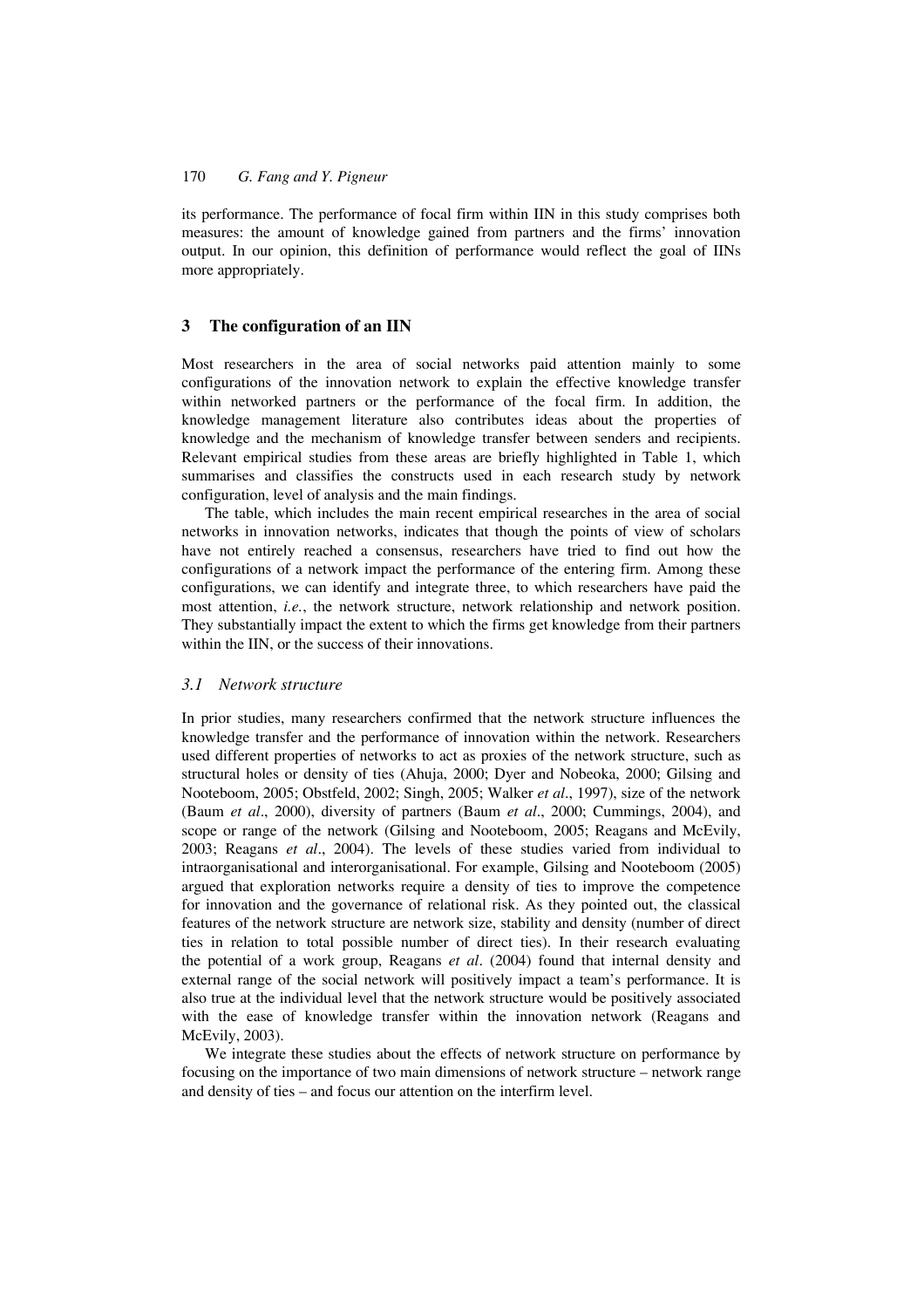|                                 |                                                 | The constructs influencing performance                                          |                          |                      |                                                                                                                                                                                                                                                                                        |                         |
|---------------------------------|-------------------------------------------------|---------------------------------------------------------------------------------|--------------------------|----------------------|----------------------------------------------------------------------------------------------------------------------------------------------------------------------------------------------------------------------------------------------------------------------------------------|-------------------------|
| Authors                         | structure<br>Network                            | relationship<br>Network                                                         | Network<br>position      | Level of<br>analysis | Main findings                                                                                                                                                                                                                                                                          |                         |
| Ahuja (2000)                    | Structural holes, indirect<br>ties, direct ties |                                                                                 |                          | Interfirm            | Direct and indirect ties both have a positive impact<br>on innovation but the impact of indirect ties is<br>moderated by that of direct ties.                                                                                                                                          |                         |
| Baum et al. (2000)              | Size of the network,<br>diversity of partners   |                                                                                 |                          | Interfirm            | The performance of a startup increases with the size<br>and diversity (for example, includes rivals) of the<br>alliance network.                                                                                                                                                       | the social network area |
| Bell (2005)                     |                                                 |                                                                                 | Centrality               | Interfirm            | network enhances firm innovation, while centrality<br>Locating the centrality in the managerial tie<br>in the institutional tie network does not.                                                                                                                                      |                         |
| Cummings (2004)                 | Structural diversity                            |                                                                                 |                          | Interfirm            | The value of external knowledge sharing increases<br>when work groups are more structurally diverse.                                                                                                                                                                                   |                         |
| Cummings and Teng<br>(2003)     |                                                 | Norm distance                                                                   |                          | Interfirm            | Transfer success decreases as the norm distance<br>between source and recipient increases.                                                                                                                                                                                             |                         |
| Dyer and Nobeoka<br>(2000)      | Structural holes                                | Tie strength                                                                    |                          | Interfirm            | A highly interconnected strong-tie network is better<br>knowledge than the exploration of new knowledge.<br>suited for the diffusion (exploitation) of existing<br>A network evolves from a collection of dyadic<br>weak ties to a weblike structure with strong<br>multilateral ties. |                         |
| Gilsing and Nooteboom<br>(2005) | Density of ties, scope                          | interaction, control,<br>Stability, duration,<br>trust/openness<br>frequency of | Centralisation Interfirm |                      | The effect of the density and strength of ties on<br>knowledge transfer is moderated by the type<br>of knowledge.                                                                                                                                                                      |                         |
| Hansen (1999)                   |                                                 | Tie weakness                                                                    |                          | Interunit            | Weak ties help in the search for useful knowledge<br>but impede the transfer of complex knowledge,<br>which tends to require a strong tie.                                                                                                                                             |                         |

*The configuration and performance of international innovation networks* 171

Table 1 Summary of constructs used in recent empirical researches on innovation networks in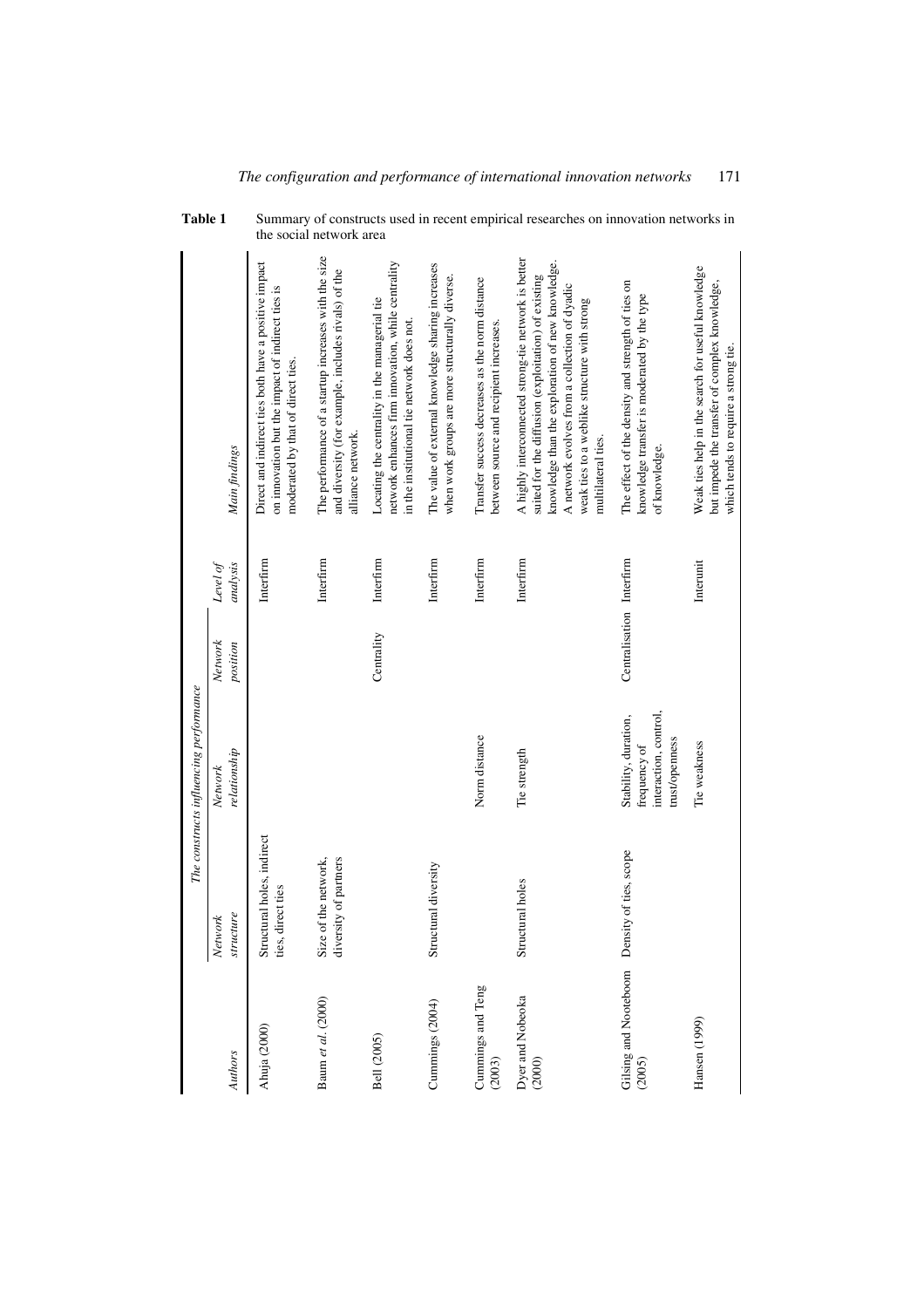|                                 |                                     | The constructs influencing performance |                     |                   |                                                                                                                                                                                                              |
|---------------------------------|-------------------------------------|----------------------------------------|---------------------|-------------------|--------------------------------------------------------------------------------------------------------------------------------------------------------------------------------------------------------------|
| Authors                         | structure<br>Network                | relationship<br>Network                | Network<br>position | Level of analysis | Main findings                                                                                                                                                                                                |
| Kraatz (1998)                   |                                     | Tie strength                           |                     | Interorganisation | Networks can promote the social learning of adaptive<br>responses; strong ties to other organisations mitigate<br>uncertainty and promote adaptation by increasing<br>communication and information sharing. |
| Levin and Cross (2004)          |                                     | Tie strength                           |                     | Interindividual   | controlled, the structural benefit of weak ties emerges.<br>The link between strong ties and receipt of useful<br>knowledge was mediated by trust. Once trust is                                             |
| Madhavan et al. (1998)          |                                     |                                        | Centrality          | Interfirm         | The centrality of the firm before a structure-reinforcing<br>event will be positively correlated with its centrality<br>after the event.                                                                     |
| Manev and Stevenson<br>$(2001)$ |                                     | Cultural distance                      |                     | Interindividual   | Managers establish and maintain strong expressive ties<br>with peers who come from similar cultures.                                                                                                         |
| Obstfeld (2002)                 | Structural holes                    |                                        |                     | Interindividual   | The small the number of structural holes, the greater<br>the innovation involvement.                                                                                                                         |
| Owen-Smith and<br>Powell (2004) |                                     |                                        | Centrality          | Interfirm         | Centrality will positively effect innovation.                                                                                                                                                                |
| Powell et al. (1996)            |                                     | Diversity of ties                      | Centrality          | Interfirm         | connected the firm becomes. The greater the centrality,<br>The greater the diversity of ties, the more centrally<br>the more rapid the firm's growth.                                                        |
| Reagans and McEvily<br>(2003)   | Network range                       | social cohesion<br>Tie strength,       |                     | Interindividual   | It is easier to transfer all kinds of knowledge in a strong<br>tie and more difficult to transfer all kinds of knowledge<br>in a weak tie.                                                                   |
| Reagans et al. (2004)           | internal density<br>External range, |                                        |                     | Interunit         | Both internal density and external range have a positive<br>effect on a team's performance.                                                                                                                  |
|                                 |                                     |                                        |                     |                   |                                                                                                                                                                                                              |

#### **Table 1** Summary of constructs used in recent empirical researches on innovation networks in the social network area (continued)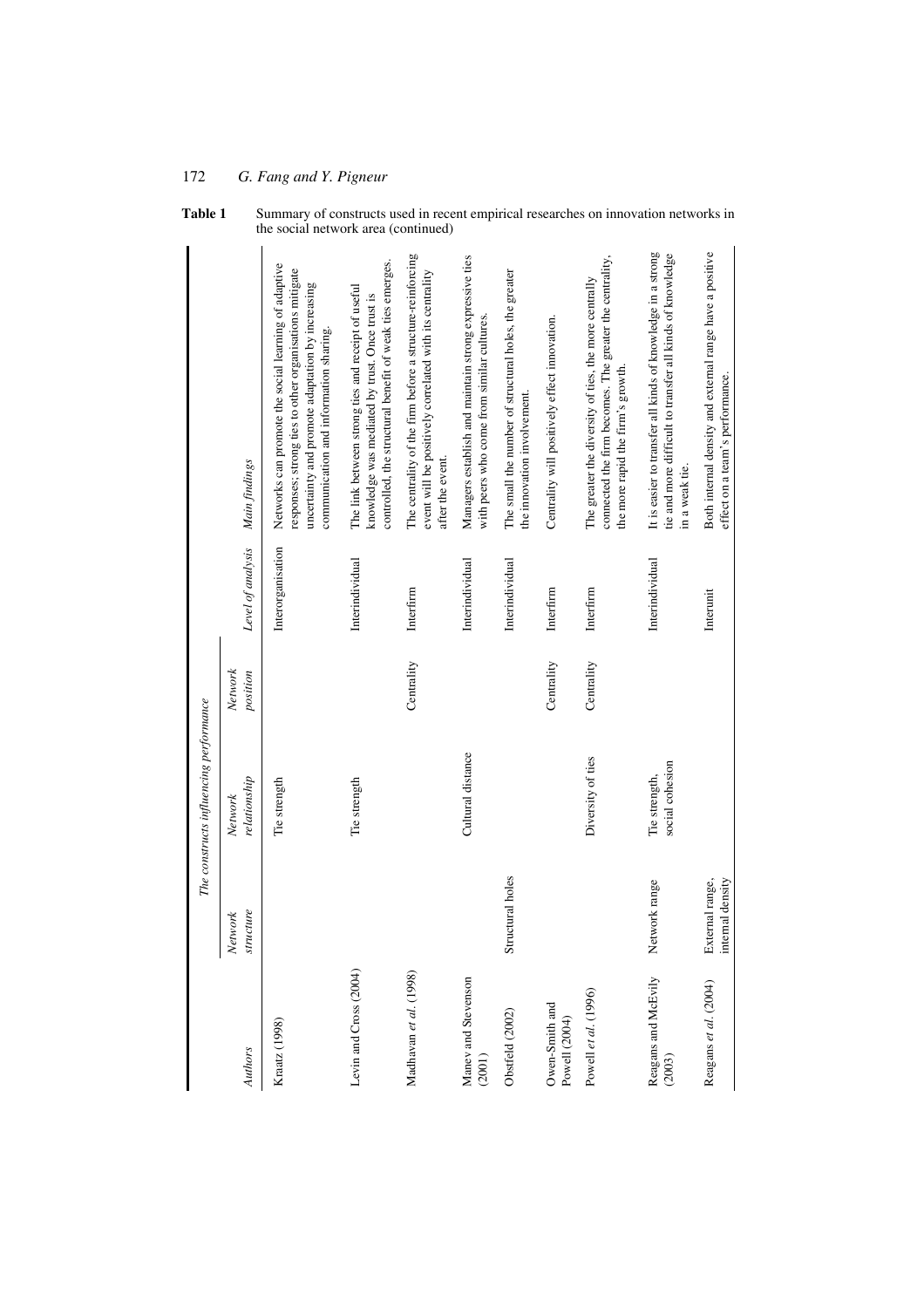|                              |                               | The constructs influencing performance |                     |                   |                                                                                                                                                                                                                                       |
|------------------------------|-------------------------------|----------------------------------------|---------------------|-------------------|---------------------------------------------------------------------------------------------------------------------------------------------------------------------------------------------------------------------------------------|
| Authors                      | structure<br>Network          | relationship<br>Network                | Network<br>position | Level of analysis | Main findings                                                                                                                                                                                                                         |
| Salman and Saives<br>(2005)  |                               |                                        | Centrality          | Interfirm         | By occupying a central position in a network, a firm is<br>more likely to access useful knowledge.                                                                                                                                    |
| Simonin (1999)               |                               | Cultural distance                      |                     | Interfirm         | Cultural distance is positively related to ambiguity,<br>which is negatively related to knowledge transfer.                                                                                                                           |
| Singh (2005)                 | Indirect ties,<br>direct ties |                                        |                     | Interindividual   | The existence of a tie is found to be associated with a<br>greater probability of knowledge flow.                                                                                                                                     |
| Tsai (2001)                  |                               |                                        |                     | Interunit         | performance if they occupy central network positions.<br>Units can produce more innovations and enjoy better                                                                                                                          |
| Tsai and Ghoshal (1998)      |                               |                                        | Centrality          | Interunit         | shared and resource exchange, which in turn will be<br>associated with the level of trustworthiness, vision<br>The centrality of a business unit will be positively<br>positively associated with the level of product<br>innovation. |
| Uzzi (1996)                  |                               | arm's-length ties<br>Embedded ties,    | Centrality          | Interfirm         | Organisations tied to network partners by embedded, as<br>opposed to arm's-length, ties increase their probability<br>of survival.                                                                                                    |
| Uzzi and Lancaster<br>(2003) |                               | arm's-length ties<br>Embedded ties,    |                     | Interindividual   | information, while embedded ties are suited for the<br>Arm's-length ties promote the transfer of public<br>transfer of private information.                                                                                           |
| Walker et al. (1997)         | Structural holes              |                                        |                     | Interunit         | The more relationships a firm forms, the more likely its<br>social capital will increase.                                                                                                                                             |

**Table 1** Summary of constructs used in recent empirical researches on innovation networks in the social network area (continued)

*The configuration and performance of international innovation networks* 173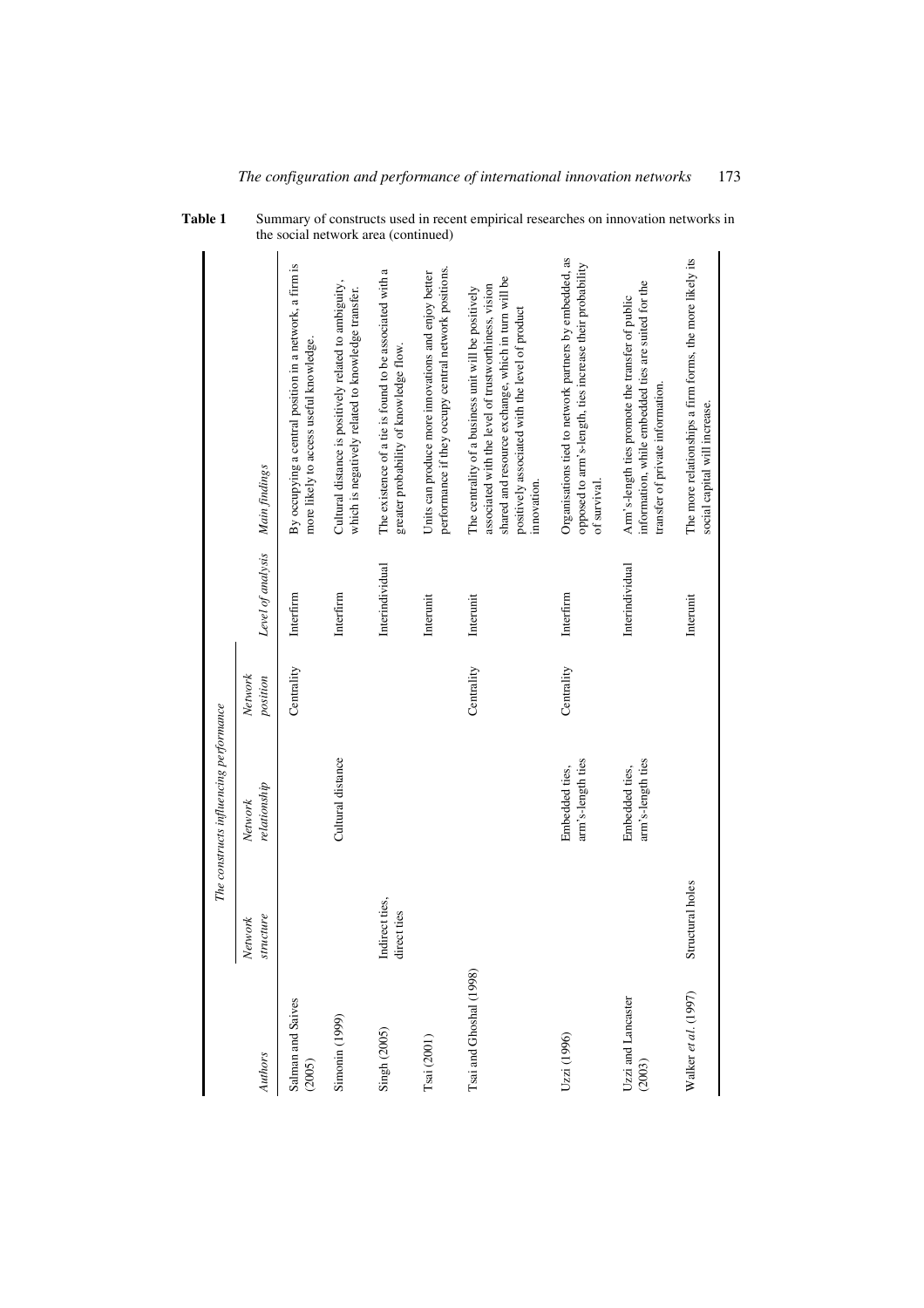### *3.1.1 Range*

Network range refers to the extent to which network connections span institutional, organisational, or social boundaries (Reagans and McEvily, 2003). Thus, there are two main features of network range: size and diversity of members. Concerning the size of a network, very few studies have tested its effects on the performance of firms within a network. As Bianchi and Bellini (1991) argued, when the number of entrants rapidly increases, the transaction-cost advantages based on a common language and reciprocal reliability go down. However, an adequate number of members in the network is the basis of communication and knowledge transfer. With abundant partners, the focal firm can assess the value of relevant knowledge residing at different points in the network, can learn more from various organisations and exploit more resources that are made available through the network relationships, and, eventually, can successfully promote the level of innovation and performance.

Network diversity is a core consideration for reasons of communication and innovation. The value of external knowledge sharing increases when network members are more structurally diverse. As Cummings (2004) argued, because of the different organisational affiliations, roles, or positions of the partners in the structurally diverse network, the focal firm can learn diverse knowledge from unique sources. In the context of global cooperation, network diversity also means partners abroad. According to the innovation theory, end users, manufacturers, research organisations, even competitors at home and abroad should be sources of innovation, especially in a situation of a turbulent market, rapid change technologies and increasing globalisation. In fact, in the context of globalisation, partners which have different experiences and heterogeneous characteristics will bring new and fresh ideas and knowledge of the market they reside in. This will be particularly useful to firms that want to enter a new market abroad. In sum, the range of the innovation network has a positive impact on the focal firm's capacity for learning (Reagans and McEvily, 2003; Reagans *et al*., 2004). Therefore, we can conclude that the network range is positively related to the performance of the focal firm within the IIN.

#### *3.1.2 Density*

Network density refers to the number of direct ties established by the focal firm in relation to the total possible number of direct ties (Gilsing and Nooteboom, 2005). With direct ties to affluent partners, the focal firm can establish stable relationships and cultivate mutual trust with partners. A stable relationship and mutual trust are very useful, according to the knowledge management theory, for sharing standards or routines, and exchanging know-how or tacit knowledge.

This argument is consistent with the latest researches on structural holes theory (Ahuja, 2000). Structural holes are gaps in information flows between partners within a network, or disconnections between a firm's partners. In the early stage of research on structural holes, Burt (1992), who first put forward this concept, considered a structural hole as opportunities for people on either side of the hole to access different flows of information, and as a unique source of knowledge. So, maximising the structural holes spanned or minimising redundancy between partners is an important aspect of constructing an efficient, information-rich network. However, some recent researches have indicated that dense networks of shared understanding are the basis of successful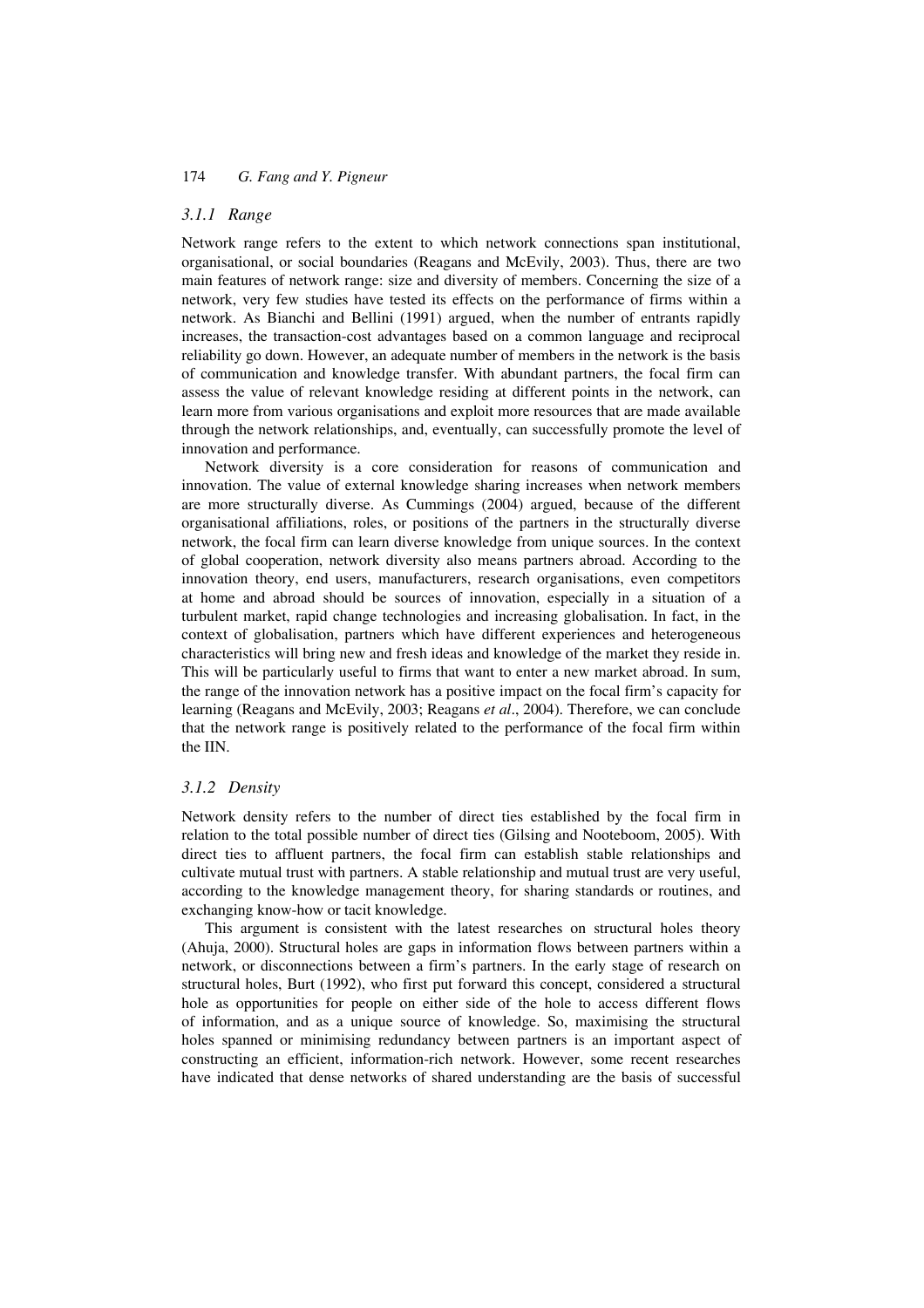knowledge transfer that leads to innovation (Obstfeld, 2002). Drawing on a longitudinal study of firms in the international chemicals industry, Ahuja (2000) found that in the interfirm collaboration network, increasing the structural holes has a negative effect on innovation, and the direct ties between partners has a moderating effect on the relationship of indirect ties and knowledge transfer. That means, compared with indirect ties, direct ties has the main impact on knowledge sharing between partners, because direct ties between the partners provide more resource-sharing and information-spillover benefits than indirect ties do. In addition, dense ties between partners can foster the development of knowledge-sharing routines (Uzzi, 1991; Walker *et al*., 1997), and can also provide more possibilities to find new opportunities. Therefore, we can conclude that network density is positively related to the performance of a focal firm entering the IIN.

#### *3.2 Network relationship*

According to Table 1, the researchers used tie strength or frequency of interaction (Dyer and Nobeoka, 2000; Hansen, 1999; Gilsing and Nooteboom, 2005; Kraatz, 1998; Levin and Cross, 2004; Reagans and McEvily, 2003; Uzzi, 1996; Uzzi and Lancaster, 2003),<sup>1</sup> duration of ties (Gilsing and Nooteboom, 2005), and norm distance or cultural distance (Cummings and Teng, 2003; Manev and Stevenson, 2001; Simonin, 1999) to describe the relationship between networked partners. In this study, three dimensions of the network relationship are clarified according to the previous studies to specify their effects on knowledge transfer: tie strength, duration and norm distance. Tie strength means the frequency of interaction (Gilsing and Nooteboom, 2005) and the extent of confidence and reciprocity between partners (Granovetter, 1983); duration measures the stability of network relationships (Dhanaraj and Parkhe, 2006); whereas norm distance indicates the comparability between partners on work routines or value systems.

#### *3.2.1 Tie strength*

There is a long-term debate in the social network research about the different roles of weak ties (or arm's-length ties) and strong ties (or embedded ties) in knowledge transfer. Compared with strong-tie networks, the weak-tie networks have members between whom there are few interactions over time, a lower emotional intensity, a lower level of confidence and little reciprocity (Granovetter, 1983). One stream of research argued that weak ties are more efficient in knowledge transfer because the cost of setting up and maintaining ties increases with the strength of the ties (Burt, 1992). In addition, strong ties can lead to reduced variety and tend to be poor sources of new ideas and ways of learning. The other stream, contrarily, contended that strong ties can mitigate uncertainty (Kraatz, 1998) and are more accessible and able to be helpful (Krackhardt, 1992), and so strong ties lead to greater knowledge exchange (Levin and Cross, 2004).

Following this ambiguous condition, the subsequent researches adopted a contingent approach (Ahuja, 2000; Rowley *et al*., 2000; Gilsing and Nooteboom, 2005). That means, in different environments, weak ties and strong ties would act respectively as main channels for learning and knowledge transfer. For example, Uzzi and Lancaster (2003), Hansen (1999) and Gilsing and Nooteboom (2005) argued that weak ties promote the transfer of public information or simple knowledge from a wide range of actors, while strong ties are suited for the transfer of private information or complex knowledge. The reason is that weak ties require little investment in time or mutual obligation. As Uzzi and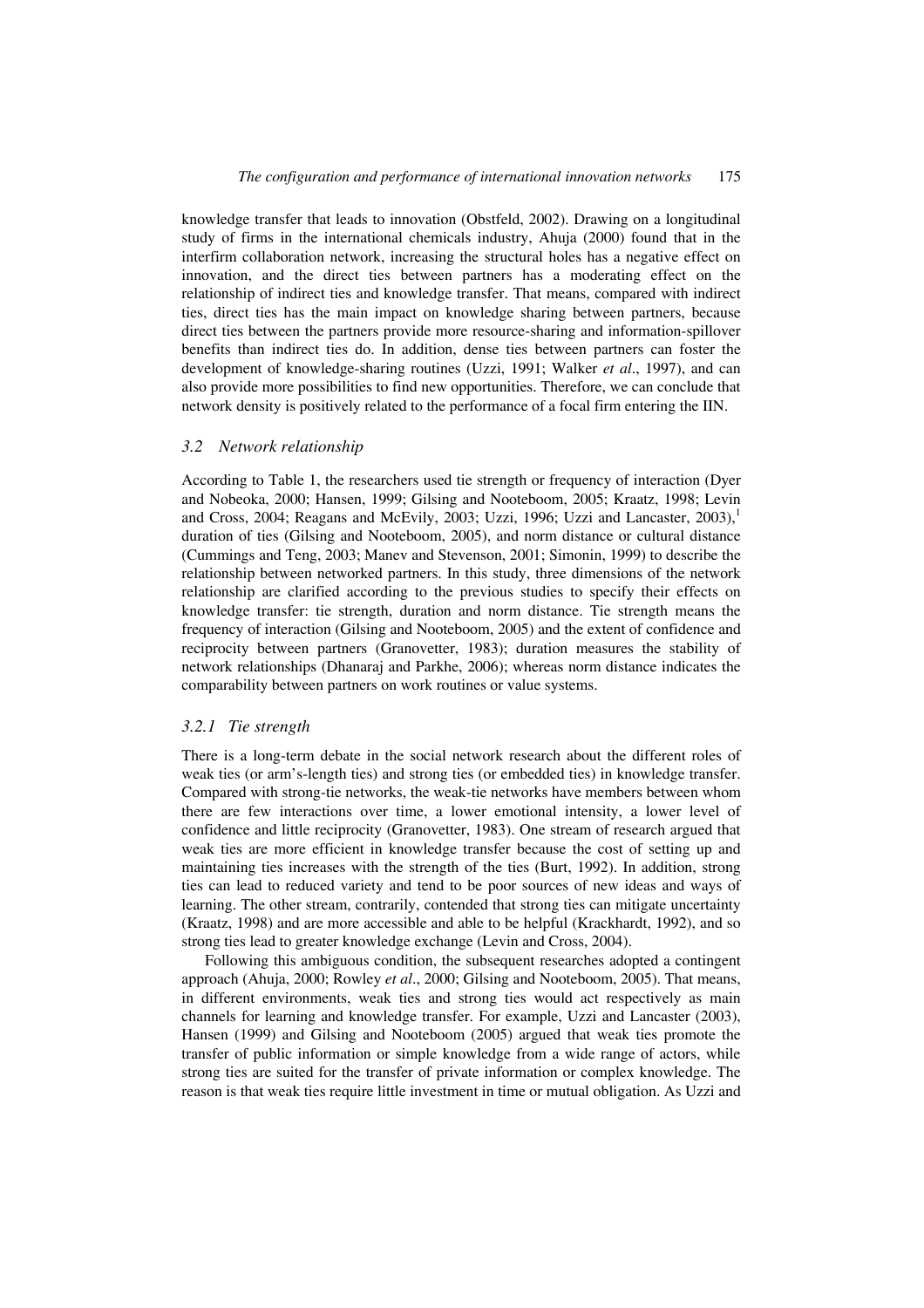Lancaster (2003, p.385) pointed out, weak ties "enable actors to economically maintain many ties to other actors". So, when time and other resources are limited, the importance of weak ties would emerge. Furthermore, Uzzi (1997, p.59) found empirically that networks which integrate both weak and strong ties "optimize an organization's performance potential", while network structures comprising only weak ties or strong ties "decrease organizational performance potential".

This view is furthered by Reagans and McEvily (2003). According to their empirical research, they concluded that it is easier to transfer all kinds of knowledge in a strong tie and more difficult to transfer all kinds of knowledge in a weak tie. However, tacit knowledge (complex and noncodified) was more difficult to transfer than explicit knowledge (simple and codified), so strong ties are more efficient in transferring tacit knowledge, and weak ties in transferring explicit knowledge.

Although the empirical evidence about tie strength is varying, the consensus is establishing and maintaining strong ties with partners need more effort and higher cost than for weak ties. If taking this cost into account, the conclusions of previous studies would be consistent: the strong tie does play a more important role in knowledge transfer between partners, but it is not efficient for transferring codified knowledge when we consider the high cost of maintaining it. However, on one hand, according to our definition, the IIN is composed of formal and persistent relations, so the number of members within the IIN is not very large. On the other hand, trust is crucial for innovation and successful relationships (Levin and Cross, 2004), and strong ties are necessary for this to be achieved. The focal firm should benefit from formal partners within the IIN through strong ties to get much codified and nocodified knowledge, while it should benefit from informal partners outside the IIN through weak ties, as Uzzi (1997) suggested, enlarging the scope of the search for information. Therefore, in this study, the conclusion is that tie strength is positively related to the performance of the focal firm entering an IIN.

#### *3.2.2 Duration*

Duration refers to the stability of the network relationship. Long-term interaction between partners is conducive to foster trust and common norms or routines within the IIN, which, in turn, can enhance the transfer of knowledge, especially tacit knowledge. Hence, the critical task for the focal firm within the IIN is to promote network stability (Kenis and Knoke, 2002). Conversely, instability would significantly impair the innovation output of the IIN (Lorenzoni and Lipparini, 1999). A recent research indicates that a stable network reinforces the relationships among network members. Thereby, a higher level of network stability is helpful to the focal firm's acquisition of knowledge and produces greater network innovation output (Dhanaraj and Parkhe, 2006). Consistent with these findings, therefore, we can draw the conclusion that duration is positively related with the performance of the focal firm within the IIN.

## *3.2.3 Norm distance*

Norm distance refers to the extent to which partners within the IIN share the same organisational culture, value systems (Cummings and Teng, 2003), or language.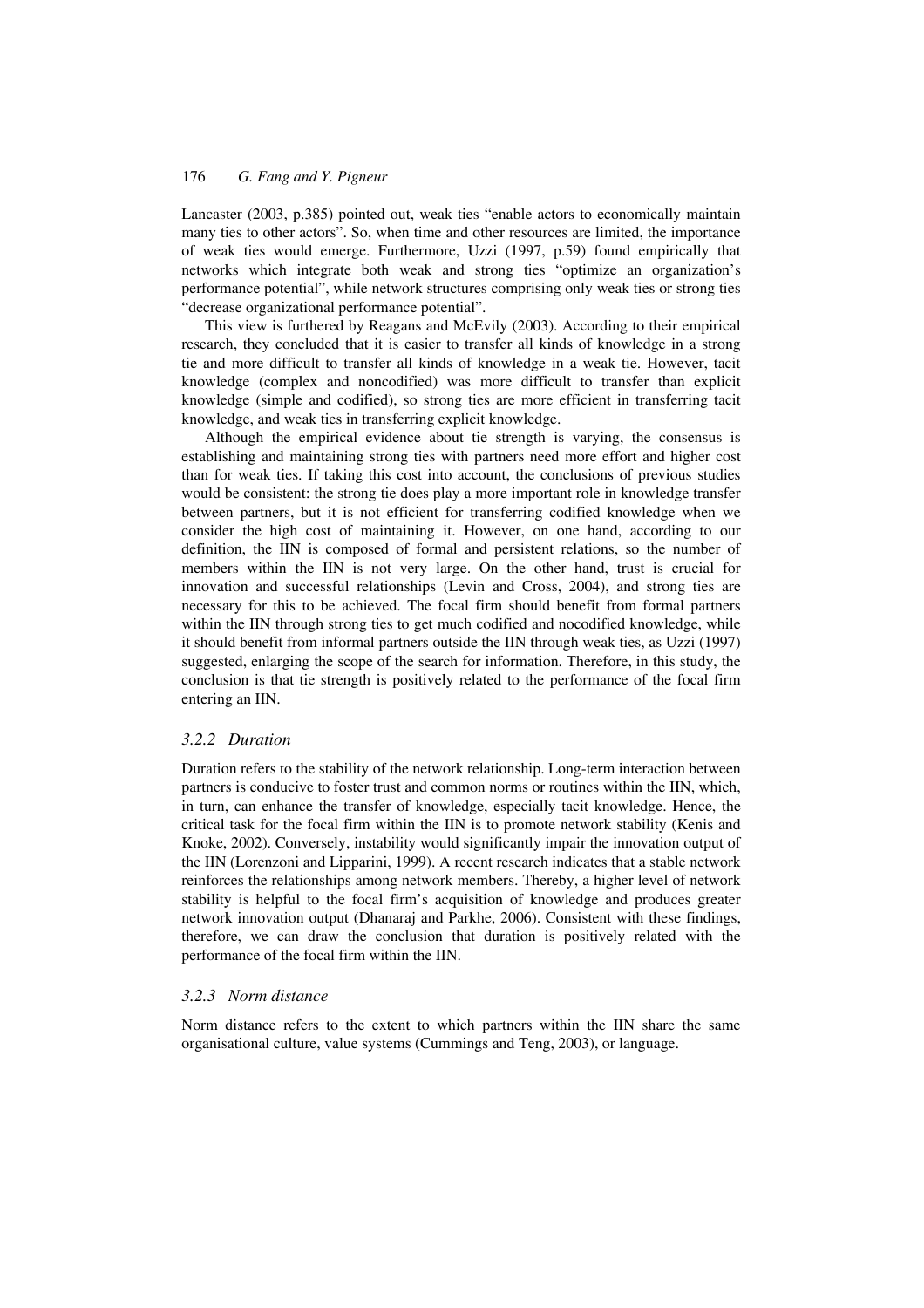It is widely accepted that the distance and difference in organisational culture and norm between partners is an important barrier to effective interfirm knowledge transfer (Mowery *et al*., 1996), especially when knowledge is transferred internationally. The reason is that, facing the different societal value systems of foreign partners, the focal firm has to pay more attention or allocate more resources to communication, design common standards or work routines, and develop common managerial approaches. Lyles and Salk (1996) provided some empirical evidence in their study that cultural conflicts and misunderstandings can impede knowledge transfer between international partners or "minimize flows of information and learning" (Lyles and Salk, 1996, p.883). Simonin (1999) put forward the mechanism between cultural distance and knowledge transfer, *i.e.*, cultural distance would enhance the ambiguity of the knowledge transferred, which would in turn weaken the knowledge transfer between partners.

On the other hand, common norms would improve the transfer of knowledge between partners. Manev and Stevenson (2001) found in their empirical study that, when the cultural distance is small, strong ties between partners will be developed. As aforementioned, this would eventually increase the success of knowledge transfer. Thus, the focal firm desiring to learn from partners should overcome cultural differences and establish common norms with its partners. Common norms "not only provide predictability and understanding between the parties, but also ensure that a common approach will be adopted in the transfer process" (Cummings and Teng, 2003, p.47). Summarising these findings, therefore, a conclusion we can draw is that norm distance is negatively related to the performance of the focal firm within the IIN.

#### *3.3 Network position*

Firms which possess different network positions would have different opportunities to access new information and learn knowledge for innovations (Tsai, 2001). Network position refers to the pattern of relationships which describes one's location relative to other members in the IIN. In social network analysis, the firm's network position affects its ability to access external information and knowledge, to recognise and respond to new market opportunities, and to share the resource with partners. Thus, the network position of a firm could be considered one of its intangible strategic resources (Salman and Saives, 2005). Furthermore, the innovation benefits are only achieved by those organisations that are centrally positioned in a network (Owen-Smith and Powell, 2004).

#### *3.3.1 Centrality*

A widely accepted method that attempts to describe and measure the properties of firm location in a network is centrality (Bell, 2005; Gilsing and Nooteboom, 2005; Madhavan *et al*., 1998; Owen-Smith and Powell, 2004; Powell *et al*., 1996; Salman and Saives, 2005; Tsai, 2001; Tsai and Ghoshal, 1998). Centrality measures the involvement in the network (Bell, 2005) and describes the extent to which the focal firm "occupies a strategic position in the network by virtue of being involved in many significant ties" (Salman and Saives, 2005, p.205).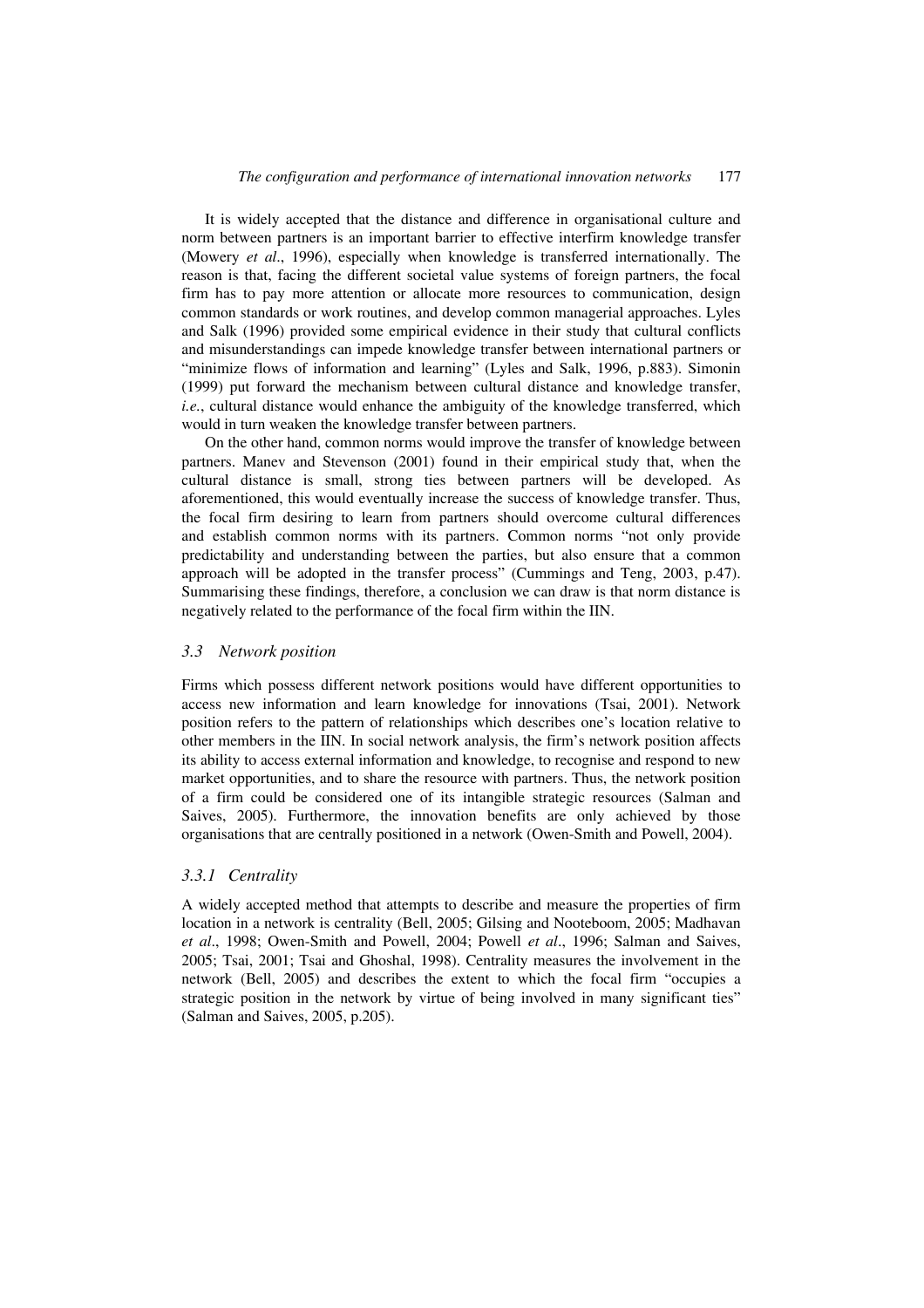According to previous studies, the more central the firm is in the innovation network, the more innovations it produces (Powell *et al*., 1996; Tsai, 2001). First of all, the focal firm can obtain more timely information and understand the latest change in technology. For example, Powell *et al*. (1996) argued that centrality in a network helps the partners to improve common understandings and shared principles, and then enhance further exchanges. Meanwhile, Salman and Saives (2005) also contended that a firm's centrality within a network is positively related to the likelihood of it gaining access to complementary knowledge. Moreover, centrality would also be helpful to compare information across sources and assess its veracity (Bell, 2005). Finally, a firm occupying a central position in the IIN is less likely to miss vital information, as multiple information sources provide multiple channels to discover new information.

In addition, centrality shapes a firm's reputation (Powell *et al*., 1996), which enhances the firm's ability to access the resources of various partners. This, in return, would improve the special opportunities for the focal firm to learn tacit knowledge. In sum, centrality would enhance the trust, vision shared and resources exchanged between partners, which in turn would improve product innovation (Tsai and Ghoshal, 1998). Following the analysis mentioned above, therefore, the conclusion is that centrality is positively related with the performance of the focal firm within the IIN.

#### **4 Case study**

#### *4.1 Methodology*

As a preliminary study and a validation of the model developed in the previous section, we adopted a multiple case study approach. The case study can be used to provide a description or a test theory, or to generate theory (Eisenhardt, 1989; Yin, 2003). In this study, we will test the relationships between the network configurations and the performance mentioned above in the context of the Chinese software industry. We followed the steps of the case study argued by Eisenhardt (1989): selecting cases, collecting data, analysing within-case study data and cross-case patterns, and shaping hypotheses.

We selected four software firms in China which all had foreign partners and are involved in an IIN. The selection was not random, but was according to the aims of the study (Eisenhardt, 1989). All the selected firms have been in an IIN for at least two years. Table 2 gives their profiles (using pseudonyms).

Data and information were collected by interviews, questionnaires and archives supported by firms and/or from the internet. We conducted semistructured interviews with each respondent which lasted from two to three hours. Furthermore, each respondent answered a questionnaire for some quantitative data. The interviews were conducted mainly in 2007. Other types of information were also used in the study, such as internal reports, corporate brochures, or other public information from the internet.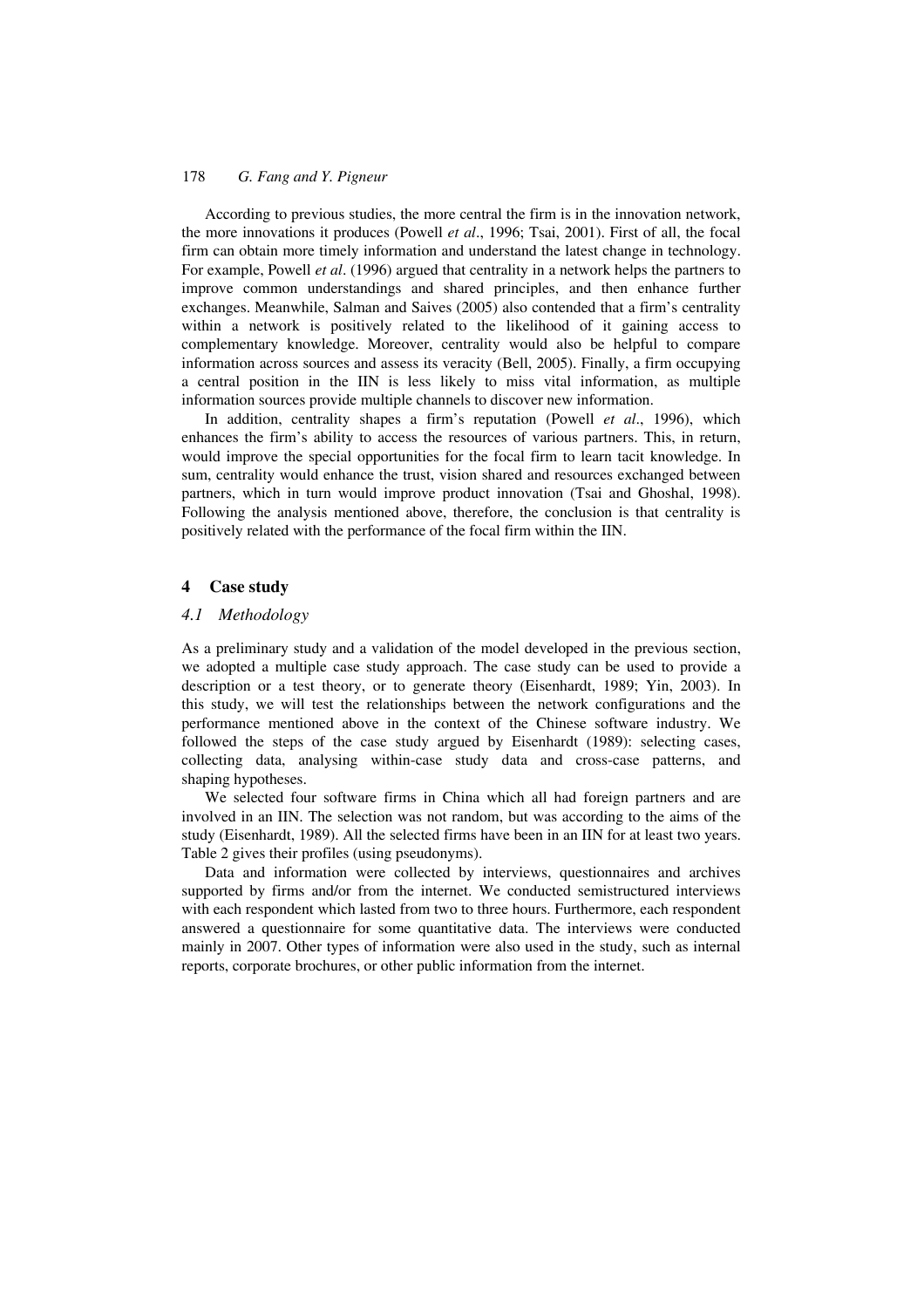| Firm      | Date<br>founded | Number of<br>employees | Main product/service                                                       | Respondent <sup>a</sup>                                                        |
|-----------|-----------------|------------------------|----------------------------------------------------------------------------|--------------------------------------------------------------------------------|
| eBansTech | 2000            | 56                     | CRM for manufacturing                                                      | <b>CEO</b>                                                                     |
|           |                 |                        |                                                                            | Director of Sales &<br>Marketing                                               |
|           |                 |                        |                                                                            | Manager of Technical<br>Department                                             |
| Ground    | 2004            | 8                      | Middleware for call centre                                                 | CEO                                                                            |
|           |                 |                        | system used by other<br>system integration<br>providers                    | Manager of Technical<br>Department                                             |
| HansCom   | 1995            | 1200                   | Video Surveillance Online<br>System, ERP for<br>manufacturing and security | Vice President, has charge<br>of the technical innovation<br>of the whole firm |
|           |                 |                        | agencies, call centre and<br>CRM system                                    | Director of New Product<br>Development Department                              |
| iStar     | 2003            | 60                     | Information security system<br>for government and private<br>firms         | <b>CEO</b>                                                                     |
|           |                 |                        | A member of China's<br>standard alliance AVS                               |                                                                                |

| <b>Table 2</b> | An overview of the four selected Chinese software firms |  |
|----------------|---------------------------------------------------------|--|
|----------------|---------------------------------------------------------|--|

Note: <sup>a</sup> Each position represents one individual.

#### *4.2 Results*

The nature of the innovation of the selected firms and the characteristics of the IIN they built/entered in are summarised in Table 3.

According to the data from the selected firms, we marked each dimension of three configurations with high or low. For example, HansCom had a great number of partners in its IIN and interacted frequently with all of them. Thus, the *range* and *density* of HansCom are marked as high. On the other hand, eBansTech seldom interacted with partners and the relationships did not last so long, so the *tie strength* and *duration* of this firm are low.

Next, we measured the performance of the selected firms. We obtained information about the amount of knowledge gained from partners and the innovation output via questionnaires. Multi-item scales were used to collect data on these two constructs (see the Appendix). We adopted a seven-point Likert-type scale to measure each item. We first averaged all responses for each item from multiple respondents in one firm (if the respondents in a firm were more than one), and then averaged these averages across items within each construct to act as the measure of this construct. This method eliminated some individual response biases. The results are listed in Table 4.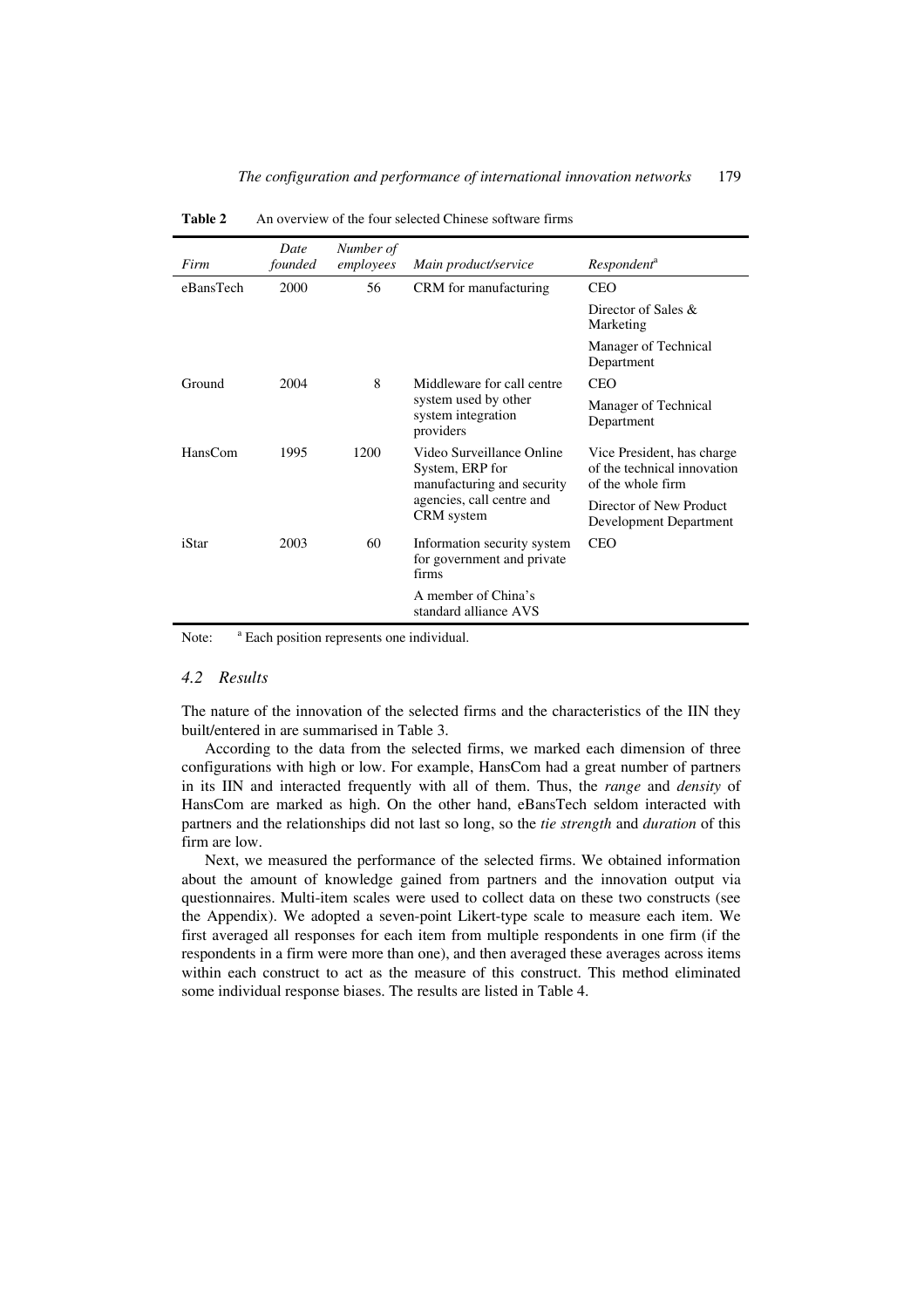| Table 3 | Summary of the innovation activities of the selected firms |
|---------|------------------------------------------------------------|
|---------|------------------------------------------------------------|

| Firm      | The purposes of<br>building/entering an IIN                               | The characteristics of the IIN involved                                                                                                                          |
|-----------|---------------------------------------------------------------------------|------------------------------------------------------------------------------------------------------------------------------------------------------------------|
| eBansTech | To improve their CRM<br>system and develop new                            | • Partners: mainly customers, also other firms in<br>this area                                                                                                   |
|           | modules based on feedback<br>from customers and partners                  | Network structure: few partners; but cooperated<br>$\bullet$<br>with all of them                                                                                 |
|           |                                                                           | Network relationship: seldom interacted with<br>$\bullet$<br>partners, and relationships did not last long. No<br>common culture has been built between partners |
|           |                                                                           | • Network position: peripheral                                                                                                                                   |
| Ground    | To learn new knowledge and                                                | Partners: many suppliers, technical institutes                                                                                                                   |
|           | assimilate recipes for new<br>technology to develop                       | Network structure: few partners                                                                                                                                  |
|           | different middleware                                                      | Network relationship: interacted with partners<br>closely and frequently, but the relationship<br>always ended when a certain product<br>was completed           |
|           |                                                                           | Network position: low centrality<br>$\bullet$                                                                                                                    |
| HansCom   | To learn all kinds of<br>knowledge related to a<br>new product: the Video | Partners: a great number of equipment<br>suppliers, technical institutes, universities,<br>and even competitors                                                  |
|           | Surveillance Online System<br>based on SIP                                | Network structure: many partners and interacted<br>frequently with all of them                                                                                   |
|           |                                                                           | • Network relationship: relationships were close<br>and frequent, and lasted for a long time. Shared<br>routines were built with foreign partners                |
|           |                                                                           | Network position: high centrality<br>$\bullet$                                                                                                                   |
| iStar     | To learn new technologies to<br>develop new products and                  | Partners: industry counterparts, technical<br>$\bullet$<br>institutes, universities                                                                              |
|           | satisfy new standards for<br>emerging technologies                        | Network structure: many partners                                                                                                                                 |
|           |                                                                           | Network relationship: close, frequent and stable                                                                                                                 |
|           |                                                                           | Network position: high centrality                                                                                                                                |

**Table 4** The network configurations and performance of the selected firms

| Configurations/Performance | <i>Variables</i> | eBansTech | Ground | <b>HansCom</b> | iStar     |
|----------------------------|------------------|-----------|--------|----------------|-----------|
| Network structure          | Range            | L         |        | H              | H         |
|                            | Density          | Н         | L      | H              | H         |
| Network relationship       | Tie strength     | L         | H      | H              | H         |
|                            | Duration         | L         | L      | H              | H         |
|                            | Norm distance    | H         | H      | L              | L         |
| Network position           | Centrality       | L         | L      | H              | H         |
| Knowledge gained           |                  | 2.5(L)    | 2.3(L) | 6(H)           | $5.5$ (H) |
| Innovation output          |                  | 2.9(L)    | 1.2(L) | 6(H)           | $6.7$ (H) |

Notes: H represents high; L represents low.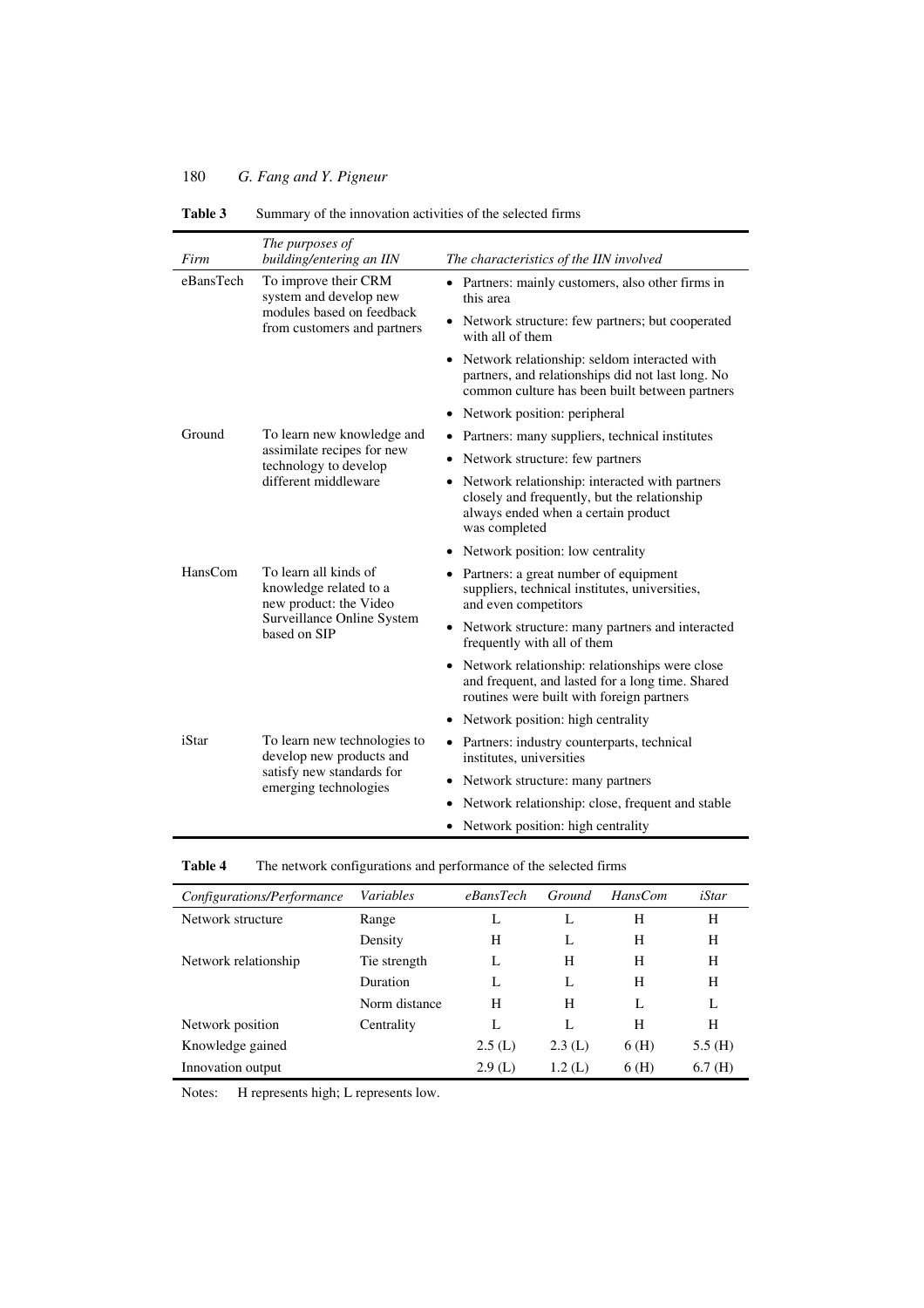Finally, we checked the relationships between each dimension of the configurations and performances. It is clear from Table 4 that *range*, *density*, *tie strength*, *duration* and *centrality* are positively associated with the selected firms' *knowledge gained* and *innovation outpu*t, while *norm distance* is negatively associated with their performances. Although the density of eBansTech and the tie strength of Ground is not consistent with this judgement, generally, we can come up with some propositions, which we will empirically test in a future research, as follows:

- *Proposition 1 The range of the IIN a firm has entered is positively associated with the knowledge the firm has gained from its partners and its innovation output.*
- *Proposition 2 The density of the IIN a firm has entered is positively associated with the knowledge the firm has gained from its partners and its innovation output.*
- *Proposition 3 The tie strength of a firm with its partners in the IIN is positively associated with the knowledge the firm has gained from its partners and its innovation output.*
- *Proposition 4 The duration that a firm has kept its relationships with its partners in the IIN is positively associated with the knowledge the firm has gained from its partners and its innovation output.*
- *Proposition 5 The norm distance between a firm and its partners within the IIN is negatively associated with the knowledge the firm has gained from its partners and its innovation output.*
- *Proposition 6 The centrality of the firm in the IIN is positively associated with the knowledge the firm has gained from its partners and its innovation output.*

## **5 The integrative model**

Based on the discussion above, the integrative model in this study, which describes the configurations of the IIN which impact the performance of the focal firm and the mechanism by which they do this, is shown in Figure 1. Network structure impacts the performance of the focal firm within the IIN through the factors range and density of the network; network relationship influences performance through the factors tie strength, duration and norm distance; and network position affects performance through the factor centrality.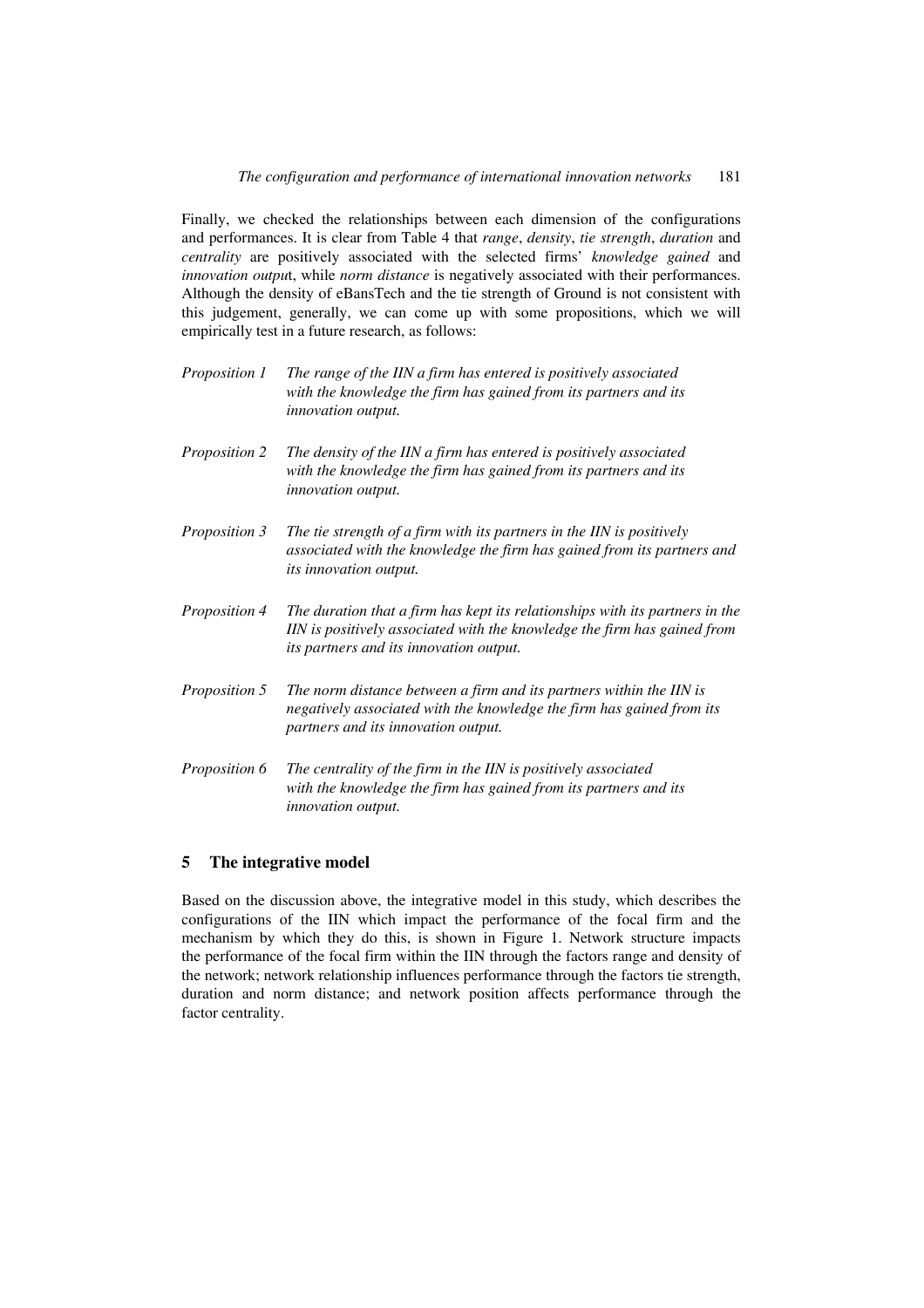

**Figure 1** Integrative model of the IIN

In the context of the IIN, therefore, in order to gain more useful knowledge from partners within the network and improve its innovation output, the efforts the focal firm can make include:

- enlarging the range of cooperation globally, include direct or indirect connections
- increasing the number of direct ties with partners
- enhancing the frequency of interaction and reciprocity between partners
- improving the stability of network relationships
- establishing common norms with its partners
- occupying a central position in the network.

According to these principles, the position of the focal firm in Network (a) in Figure 2 is peripheral. It looks as if the centre of the network is Firm 1, and most information would be exchanged through Firm 1. In Network (b), though the focal firm occupies a central position, there are some structural holes between it and its partners. The best network pattern is Network (c), because the focal firm has not only established affluent and close relationships with its partners, but located itself in the centre of network.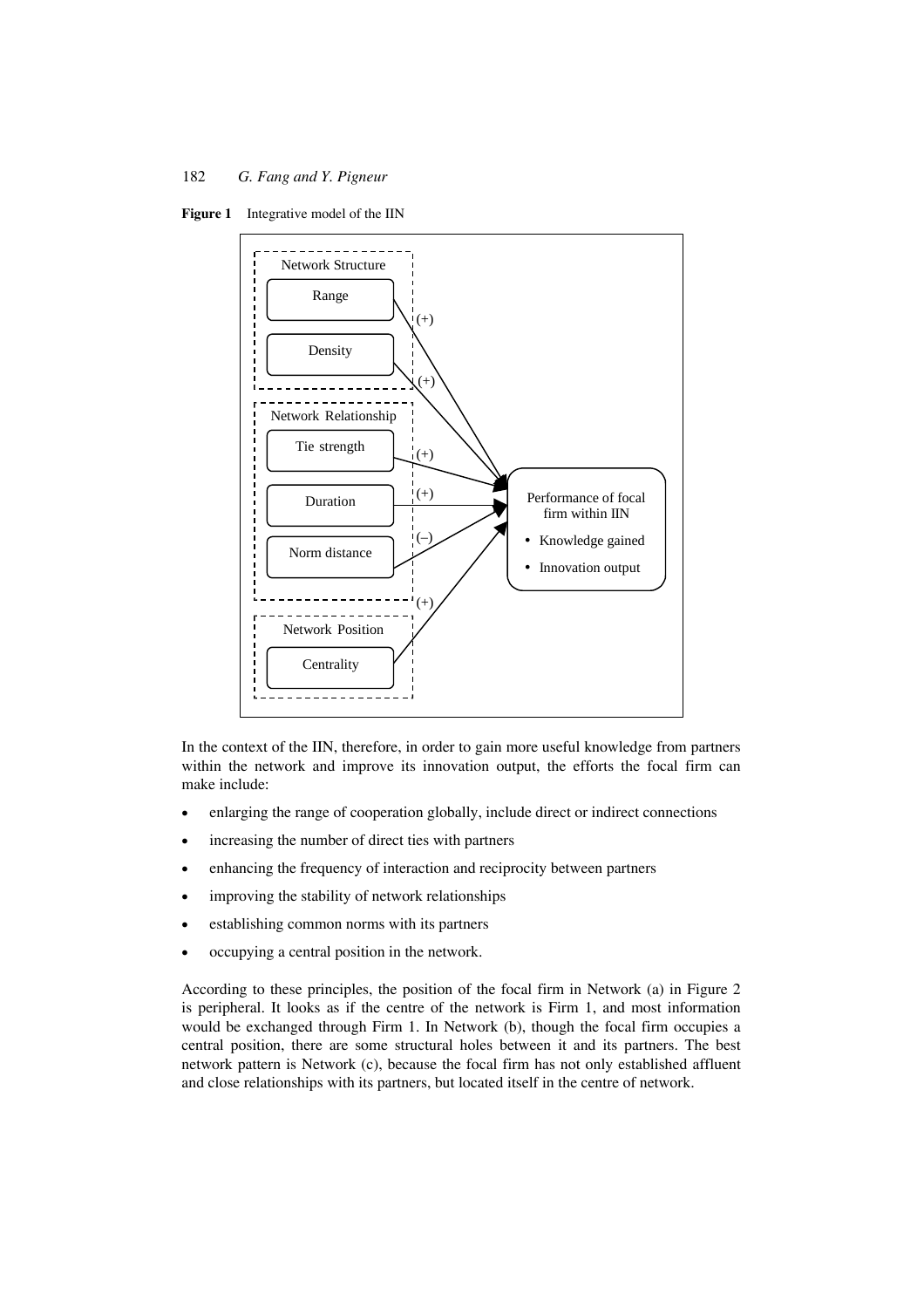

**Figure 2** International Innovation Network (see online version for colours)

## **6 Conclusion and future research**

In recent years, increased attention has been focused on the role and importance of innovation networks in a firm's innovation and competitive advantage. Although previous research has shown the firm performance benefits of innovation networks, further research is needed to understand how the configurations of a network shape the performance of a focal firm within the IIN. This study found that the structure of the network a focal firm is involved in, the relationship with its partners and the position the focal firm occupies would influence the amount of knowledge gained from partners and the level of innovation success. An integrative model is presented in this study. First, this model integrates the results of prior studies and identified six factors impacting performance, which is useful for scholars in this area for further research; second, this model provides some suggestions about the efforts firms can make, which is helpful for practitioners in global markets to improve benefits from the networks.

The conclusion of this study is based on a literature review and case study, so more empirical tests are needed in the future to improve the reliability. Besides, firms in the global market have no choice on whether to have relationships or not and whether to care about them; the only choice for firms is how to cope with them effectively and efficiently (Ritter *et al*., 2002). To face an environment that is changing rapidly, firms are trying to take some proactive approaches to establish collaborative relationships or innovation networks and, more important, to maintain and manage these relationships successfully. This needs some special capabilities. From the perspective of strategy management, the purpose of these capabilities is to build an appropriate network structure, mobilise and maintain effective relationships, and occupy a good network position, and eventually, to gain competitive advantage. One of our next researches is to understand what these capabilities are and the mechanism by which these capabilities impact the level of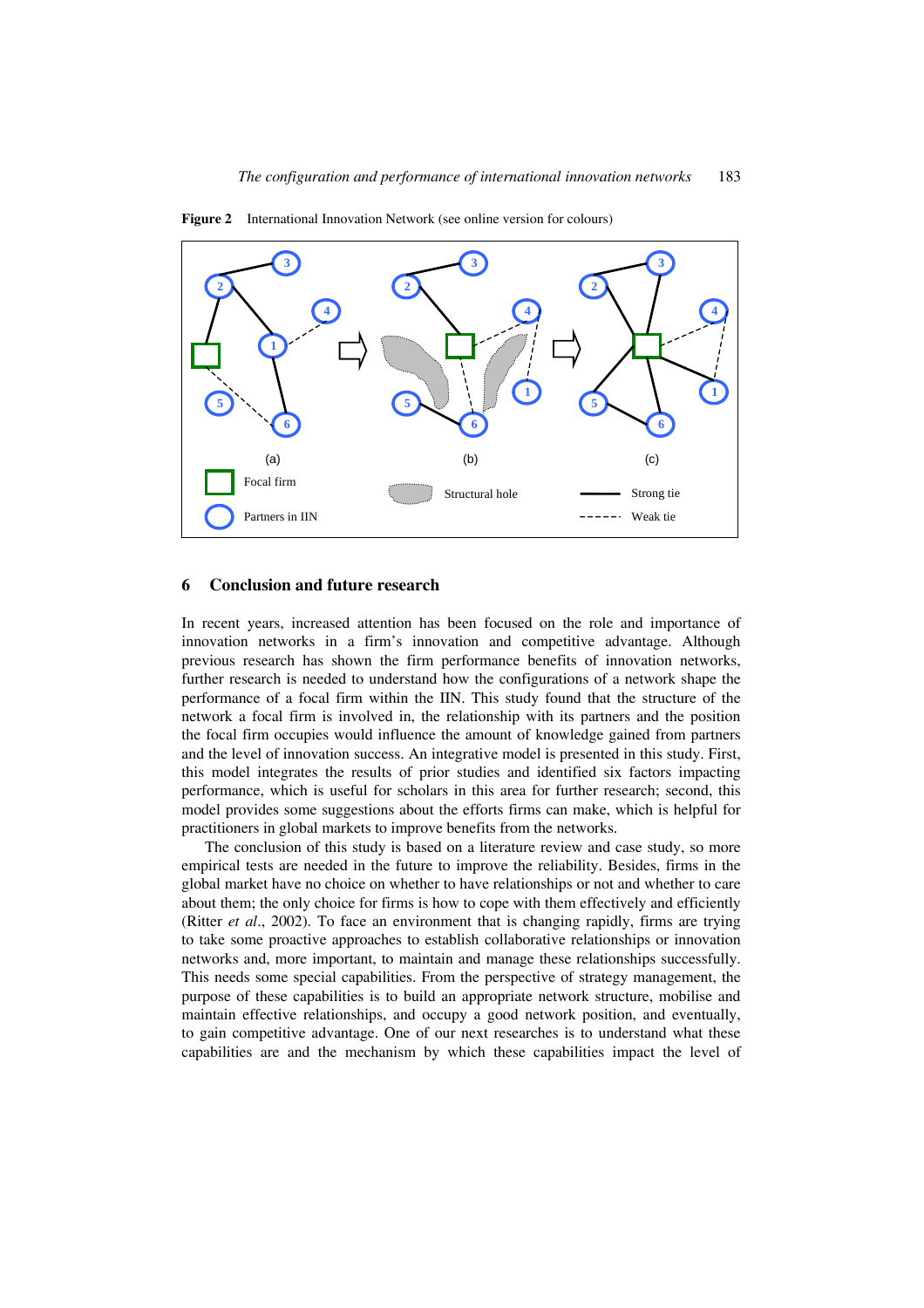knowledge transfer and innovation output within the IIN. Furthermore, we will also try to find out where these capabilities come from and how to foster them. These are our future tasks.

#### **Acknowledgements**

The authors thank Prof. Antoine Perruchoud and Lan Zhu at the University of Applied Sciences, Switzerland for their help in funding this research within the SoftCust project, the purpose of which is to localise Swiss original software applications in the Chinese market.

#### **References**

- Ahuja, G. (2000) 'Collaboration networks, structural holes, and innovation: a longitudinal study', *Administrative Science Quarterly*, Vol. 45, pp.425–455.
- Baum, J.A.C., Calabrese, T. and Silverman, B.B. (2000) 'Don't go it alone: alliance network composition and startups' performance in Canadian biotechnology', *Strategic Management Journal*, Vol. 21, pp.267–294.
- Bell, G.G. (2005) 'Clusters, networks, and firm innovativeness', *Strategic Management Journal*, Vol. 26, pp.287–295.
- Bianchi, P. and Bellini, N. (1991) 'Public policies for local networks of innovators', *Research Policy*, Vol. 20, No. 5, pp.487–497.
- Bleeke, J., and Ernst, D. (1991) 'The way to win in cross-border alliances', *Harvard Business Review*, Vol. 69, No. 6, pp.127–135.
- Burt, R.S. (1992) *Structural Holes: The Social Structure of Competition*, Cambridge, MA: Harvard University Press.
- Cummings, J.L. and Teng, B. (2003) 'Transferring R&D knowledge: the key factors affecting knowledge transfer success', *Journal of Engineering and Technology Management*, Vol. 20, pp.39–68.
- Cummings, J.N. (2004) 'Work groups, structural diversity, and knowledge sharing in a global organization', *Management Science*, Vol. 50, No. 3, pp.352–364.
- DeBresson, C. and Amesse, F. (1991) 'Networks of innovators: a review and introduction to the issue', *Research Policy*, Vol. 20, pp.363–379.
- Deshpandé, R., Farley, J.U. and Webster, F.E. (1993) 'Corporate culture, customer orientation, and innovativeness in Japanese firms: a quadrad analysis', *Journal of Marketing*, Vol. 57, No. 1, pp.23–37.
- Dhanaraj, C. and Parkhe, A. (2006) 'Orchestrating innovation networks', *Academy of Management Review*, Vol. 31, No. 3, pp.659–669.
- Dyer, J.H. and Nobeoka, K. (2000) 'Creating and managing a high-performance knowledge-sharing network: the Toyota case', *Strategic Management Journal*, Vol. 21, No. 3, pp.345–367.
- Eisenhardt, K.M. (1989) 'Building theories from case study research', *Academy of Management Review*, Vol. 14, No. 4, pp.532–550.
- Freeman, C. (1991) 'Networks of innovators: a synthesis of research issues', *Research Policy*, Vol. 20, pp.499–514.
- Gilsing, V. and Nooteboom, B. (2005) 'Density and strength of ties in innovation networks: an analysis of multimedia and biotechnology', *European Management Review*, Vol. 2, pp.179–197
- Granovetter, M.S. (1983) 'The strength of weak ties: a network theory revisited', *Sociological Theory*, Vol. 1, pp.201–233.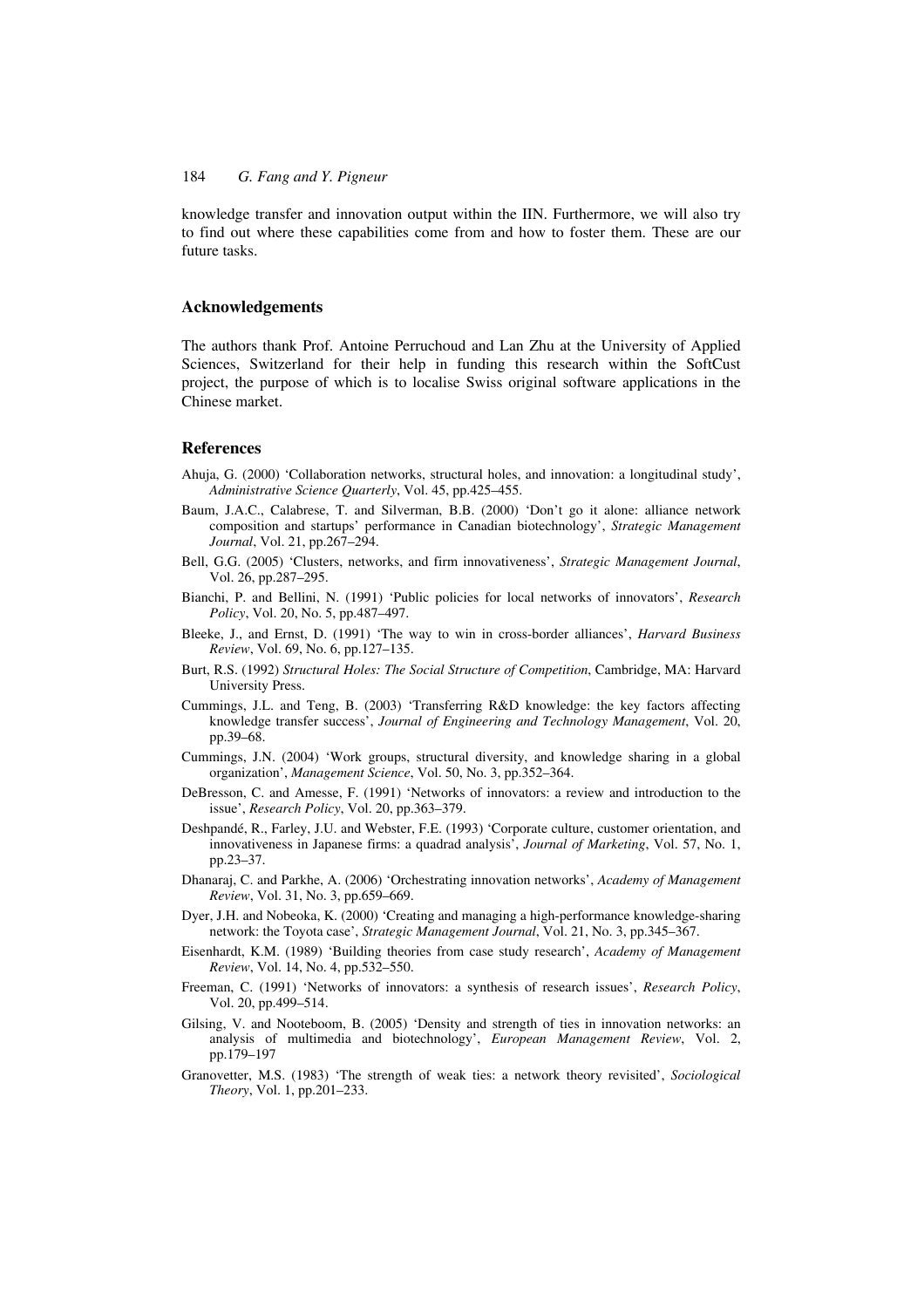- Hansen, M.T. (1999) 'The search-transfer problem: the role of weak ties in sharing knowledge across organization subunits', *Administrative Science Quarterly*, Vol. 44, pp.82–111.
- Kale, P., Singh, H. and Perlmutter, H. (2000) 'Learning and protection of proprietary assets in strategic alliances: building relational capital', *Strategic Management Journal*, Vol. 21, pp.217–237.
- Kenis, P. and Knoke, D. (2002) 'How organizational field networks shape interorganizational tie-formation rates', *Academy of Management Review*, Vol. 27, pp.275–293.
- Kraatz, M.S. (1998) 'Learning by association? Interorganizational networks and adaptation to environment change', *The Academy of Management Journal*, Vol. 41, No. 6, pp.621–643.
- Krackhardt, D. (1992) 'The strength of strong ties: the importance of philos in organizations', in N. Nohria and R. Eccles (Eds.) *Network and Organizations: Structure, Form and Action*, Massachusetts: Harvard Business School Press, pp.216–239.
- Levin, D.Z. and Cross, R. (2004) 'The strength of weak ties you can trust: the mediating role of trust in effective knowledge transfer', *Management Science*, November, Vol. 50, No. 11, pp.1477–1490.
- Lorenzoni, G. and Lipparini, A. (1999) 'The leveraging of interfirm relationships as a distinctive organizational capability: a longitudinal study', *Strategic Management Journal*, Vol. 20, pp.317–338.
- Lyles, M.A. and Salk, J.E. (1996) 'Knowledge acquisition from foreign parents in international joint ventures: an empirical examination in the Hungarian context', *Journal of International Business Studies*, Vol. 27, No. 5, pp.877–903.
- Madhavan, R., Koka, B.R. and Prescott, J.E. (1998) 'Networks in transition: how industry events (re)shape interfirm relationships', *Strategic Management Journal*, Vol. 19, No. 5, pp.439–459.
- Manev, I.M. and Stevenson, W.B. (2001) 'Nationality, cultural distance, and expatriate status: effects on the managerial network in a multinational enterprise', *Journal of International Business Studies*, Vol. 32, No. 2, pp.285–303.
- Mowery, D.C., Oxley, J.E. and Silverman, B.S. (1996) 'Strategic alliance and interfirm knowledge transfer', *Strategic Management Journal*, Winter Special issue, Vol. 17, pp.77–91.
- Obstfeld, D. (2002) 'Knowledge creation, social networks and innovation: an integrative study', *Academy of Management Proceedings 2002 TIM.*
- Owen-Smith, J. and Powell, W.W. (2004) 'Knowledge network as channels and conduits: the effects of spillovers in the Boston biotechnology community', *Organization Science*, January–February, Vol. 15, No. 1, pp.5–21.
- Powell, W.W., Koput, K.W. and Smith-Doerr, L. (1996) 'Interorganizational collaboration and the locus of innovation: networks of learning in biotechnology', *Administrative Science Quarterly*, Vol. 41, pp.116–145.
- Reagans, R. and McEvily, B. (2003) 'Network structure and knowledge transfer: the effects of cohesion and range', *Administrative Science Quarterly*, Vol. 48, pp.240–267.
- Reagans, R., Zucherman, E. and McEvily, B. (2004) 'How to make the team: social networks vs. demography as criteria for designing effective teams', *Administrative Science Quarterly*, Vol. 49, pp.101–133.
- Ritter, T. and Gemünden, H.G. (2004) 'The impact of a company's business strategy on its technological competence, network competence and innovation success', *Journal of Business Research*, Vol. 57, pp.548–556.
- Ritter, T., Wilkinson, I.F. and Johnston, W.J. (2002) 'Measuring network competence: some international evidence', *Journal of Business & Industrial Marketing*, Vol. 17, Nos. 2–3, pp.119–138.
- Rowley, T., Behrens, D. and Krackhardt, D. (2000) 'Redundant governance structures: an analysis of structural and relational embeddedness in the steel and semiconductor industries', Special Issue, *Strategic Management Journal*, March, Vol. 21, No. 3, pp.369–386.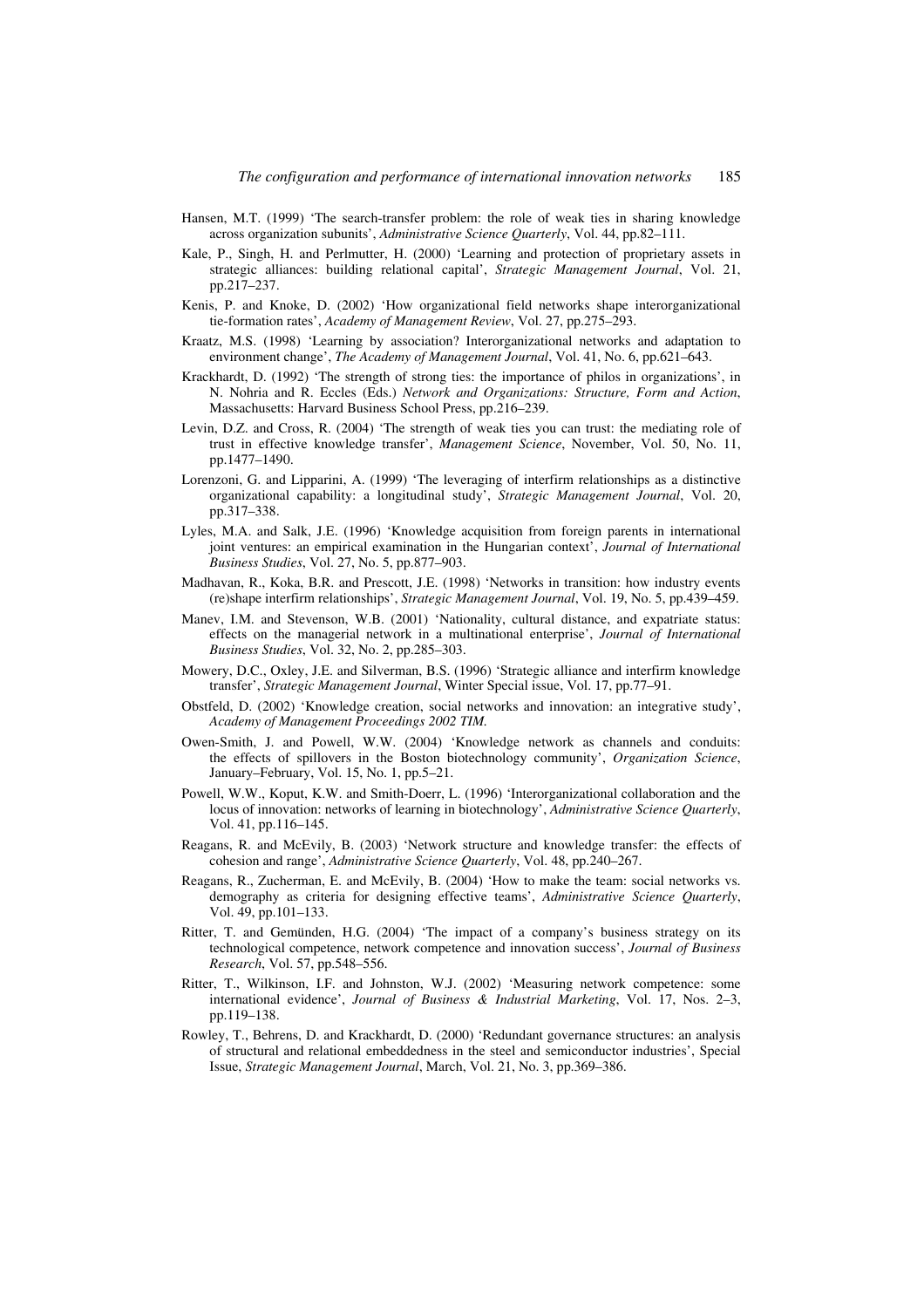- Salman, N. and Saives, A.L. (2005) 'Indirect networks: an intangible resource for biotechnology innovation', *R&D Management*, Vol. 35, No. 2, pp.203–215.
- Simonin, B.L. (1999) 'Ambiguity and the process of knowledge transfer in strategic alliance', *Strategic Management Journal*, Vol. 20, pp.595–623.
- Singh, J. (2005) 'Collaborative networks as determinants of knowledge diffusion patterns', *Management Science*, May, Vol. 51, No. 5, pp.756–770.
- Tsai, W. (2001) 'Knowledge transfer in intraorganizational networks: effects of network position and absorptive capacity on business unit innovation and performance', *Academy of Management Journal*, Vol. 44, pp.996–1004.
- Tsai, W. (2002) 'Social structure of coopetition within a multiunit organization: coordination, competition, and intraorganizational knowledge sharing', *Organization Science*, Vol. 13, No. 2, pp.179–190.
- Tsai, W. and Ghoshal, S. (1998) 'Social capital and value creation: the role of intrafirm networks', *Academy of Management Journal*, Vol. 41, No. 4, pp.464–476.
- Uzzi, B. (1996) 'The sources and consequences of embeddedness for the economic performance of organizations: the network effect', *American Sociological Review*, Vol. 61, pp.674–698.
- Uzzi, B. (1997) 'Social structure and competition in interfirm networks: the paradox of embeddedness', *Administrative Science Quarterly*, Vol. 42, pp.35–67.
- Uzzi, B. and Lancaster, R. (2003) 'Relational embeddedness and learning: the case of bank loan managers and their clients', *Management Science*, April, Vol. 49, No. 4, pp.383–399.
- Van Aken, J.E. and Weggeman, M.P. (2000) 'Managing learning in informal innovation networks: overcoming the Daphne-dilemma', *R&D Management*, Vol. 30, No. 2, pp.139–149.
- Walker, G., Kogut, B. and Shan, W. (1997) 'Social capital, structural holes and the formation of an industry network', *Organization Science*, March–April, Vol. 8, No. 2, pp.109–125.
- Yin, R.K. (2003) *Case Study Research: Design and Methods*, 3rd ed., Beverley Hills, CA: Sage Publications.
- Zander, I. (2002) 'The formation of international innovation networks in the multinational corporation: an evolutionary perspective', *Industrial and Corporate Change*, Vol. 11, No. 2, pp.327–353.

#### **Note**

1 Actually, Uzzi (1997) and Uzzi and Lancaster (2003) used the terms 'arm's-length tie' and 'embedded tie' here. In our study, we consider that the meaning is same for arm's-length tie and weak tie, as well as for embedded tie and strong tie. For more information, see Uzzi and Lancaster (2003).